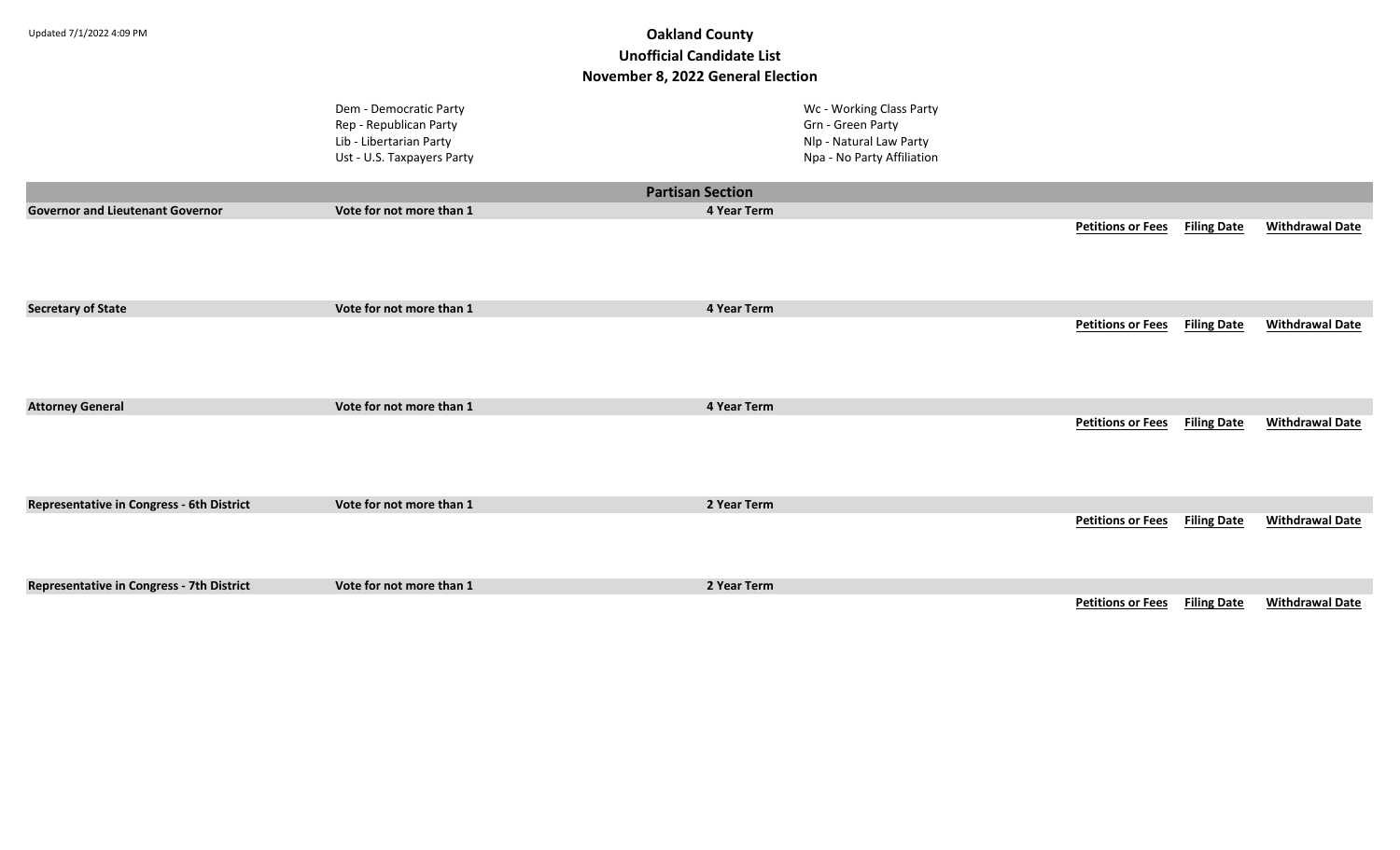| Representative in Congress - 9th District  | Vote for not more than 1 | 2 Year Term |                          |                    |                        |
|--------------------------------------------|--------------------------|-------------|--------------------------|--------------------|------------------------|
|                                            |                          |             | <b>Petitions or Fees</b> | <b>Filing Date</b> | <b>Withdrawal Date</b> |
|                                            |                          |             |                          |                    |                        |
|                                            |                          |             |                          |                    |                        |
|                                            |                          |             |                          |                    |                        |
| Representative in Congress - 10th District | Vote for not more than 1 | 2 Year Term | <b>Petitions or Fees</b> | <b>Filing Date</b> | <b>Withdrawal Date</b> |
|                                            |                          |             |                          |                    |                        |
|                                            |                          |             |                          |                    |                        |
|                                            |                          |             |                          |                    |                        |
| Representative in Congress - 11th District | Vote for not more than 1 | 2 Year Term |                          |                    |                        |
|                                            |                          |             | <b>Petitions or Fees</b> | <b>Filing Date</b> | <b>Withdrawal Date</b> |
|                                            |                          |             |                          |                    |                        |
|                                            |                          |             |                          |                    |                        |
|                                            |                          |             |                          |                    |                        |
| Representative in Congress - 12th District | Vote for not more than 1 | 2 Year Term |                          |                    |                        |
|                                            |                          |             | <b>Petitions or Fees</b> | <b>Filing Date</b> | <b>Withdrawal Date</b> |
|                                            |                          |             |                          |                    |                        |
|                                            |                          |             |                          |                    |                        |
|                                            |                          |             |                          |                    |                        |
| <b>State Senator - 3rd District</b>        | Vote for not more than 1 | 4 Year Term |                          |                    |                        |
|                                            |                          |             | <b>Petitions or Fees</b> | <b>Filing Date</b> | <b>Withdrawal Date</b> |
|                                            |                          |             |                          |                    |                        |
|                                            |                          |             |                          |                    |                        |
|                                            |                          |             |                          |                    |                        |
| <b>State Senator - 6th District</b>        | Vote for not more than 1 | 4 Year Term |                          |                    |                        |
|                                            |                          |             | <b>Petitions or Fees</b> | <b>Filing Date</b> | <b>Withdrawal Date</b> |
|                                            |                          |             |                          |                    |                        |
|                                            |                          |             |                          |                    |                        |
|                                            |                          |             |                          |                    |                        |
| <b>State Senator - 7th District</b>        | Vote for not more than 1 | 4 Year Term |                          |                    |                        |
|                                            |                          |             | <b>Petitions or Fees</b> | <b>Filing Date</b> | <b>Withdrawal Date</b> |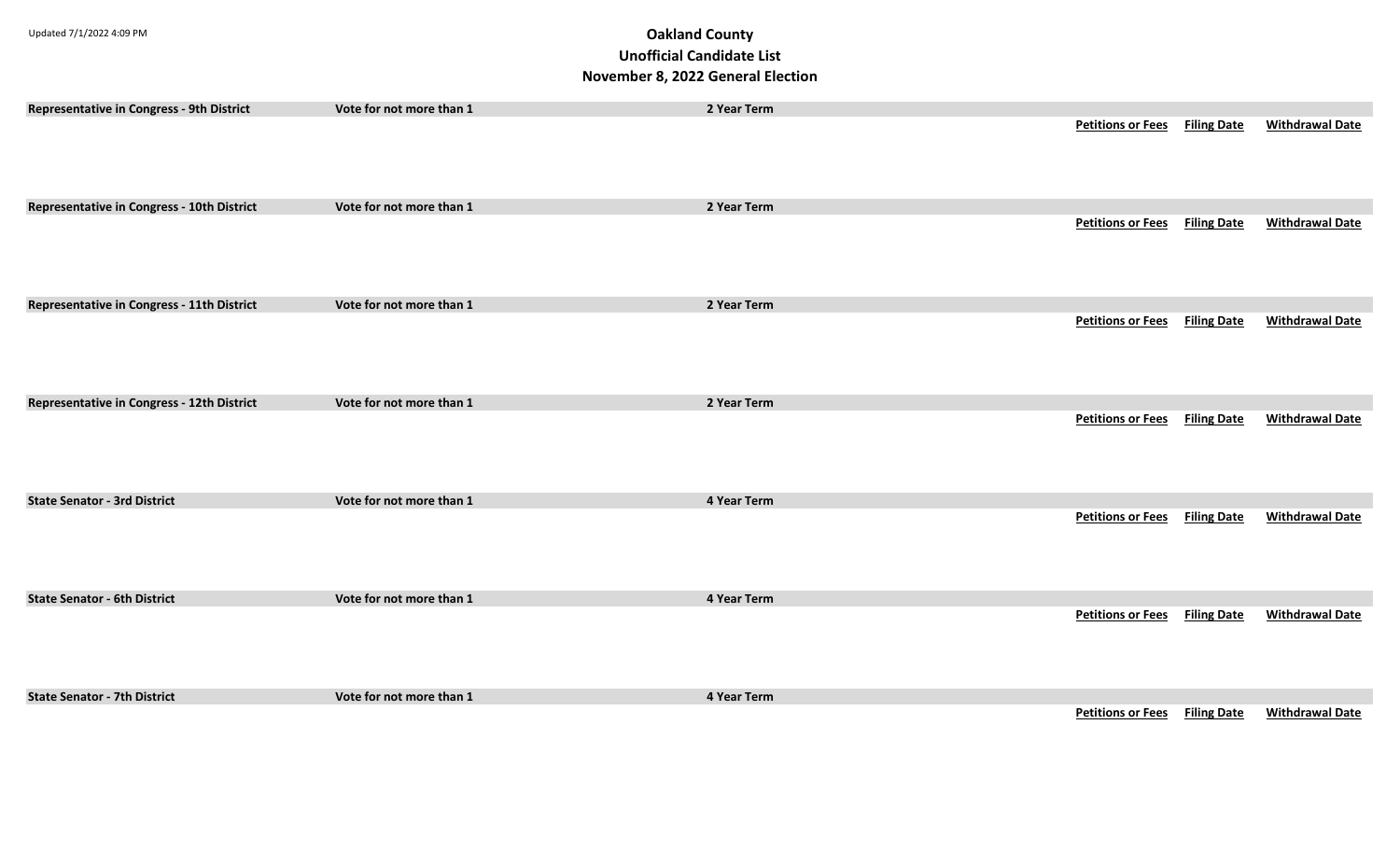| <b>State Senator - 8th District</b>                | Vote for not more than 1 | 4 Year Term |                                      |                    |                        |
|----------------------------------------------------|--------------------------|-------------|--------------------------------------|--------------------|------------------------|
|                                                    |                          |             | <b>Petitions or Fees</b>             | <b>Filing Date</b> | <b>Withdrawal Date</b> |
| <b>State Senator - 9th District</b>                | Vote for not more than 1 | 4 Year Term |                                      |                    |                        |
|                                                    |                          |             | <b>Petitions or Fees</b> Filing Date |                    | <b>Withdrawal Date</b> |
| <b>State Senator - 13th District</b>               | Vote for not more than 1 | 4 Year Term |                                      |                    |                        |
|                                                    |                          |             | <b>Petitions or Fees</b> Filing Date |                    | <b>Withdrawal Date</b> |
| <b>State Senator - 22nd District</b>               | Vote for not more than 1 | 4 Year Term |                                      |                    |                        |
|                                                    |                          |             | <b>Petitions or Fees</b>             | <b>Filing Date</b> | <b>Withdrawal Date</b> |
| <b>State Senator - 23rd District</b>               | Vote for not more than 1 | 4 Year Term |                                      |                    |                        |
|                                                    |                          |             | <b>Petitions or Fees</b>             | <b>Filing Date</b> | <b>Withdrawal Date</b> |
| <b>State Senator - 24th District</b>               | Vote for not more than 1 | 4 Year Term |                                      |                    |                        |
|                                                    |                          |             | <b>Petitions or Fees Filing Date</b> |                    | <b>Withdrawal Date</b> |
| Representative in State Legislature - 5th District | Vote for not more than 1 | 2 Year Term |                                      |                    |                        |
|                                                    |                          |             | <b>Petitions or Fees</b> Filing Date |                    | <b>Withdrawal Date</b> |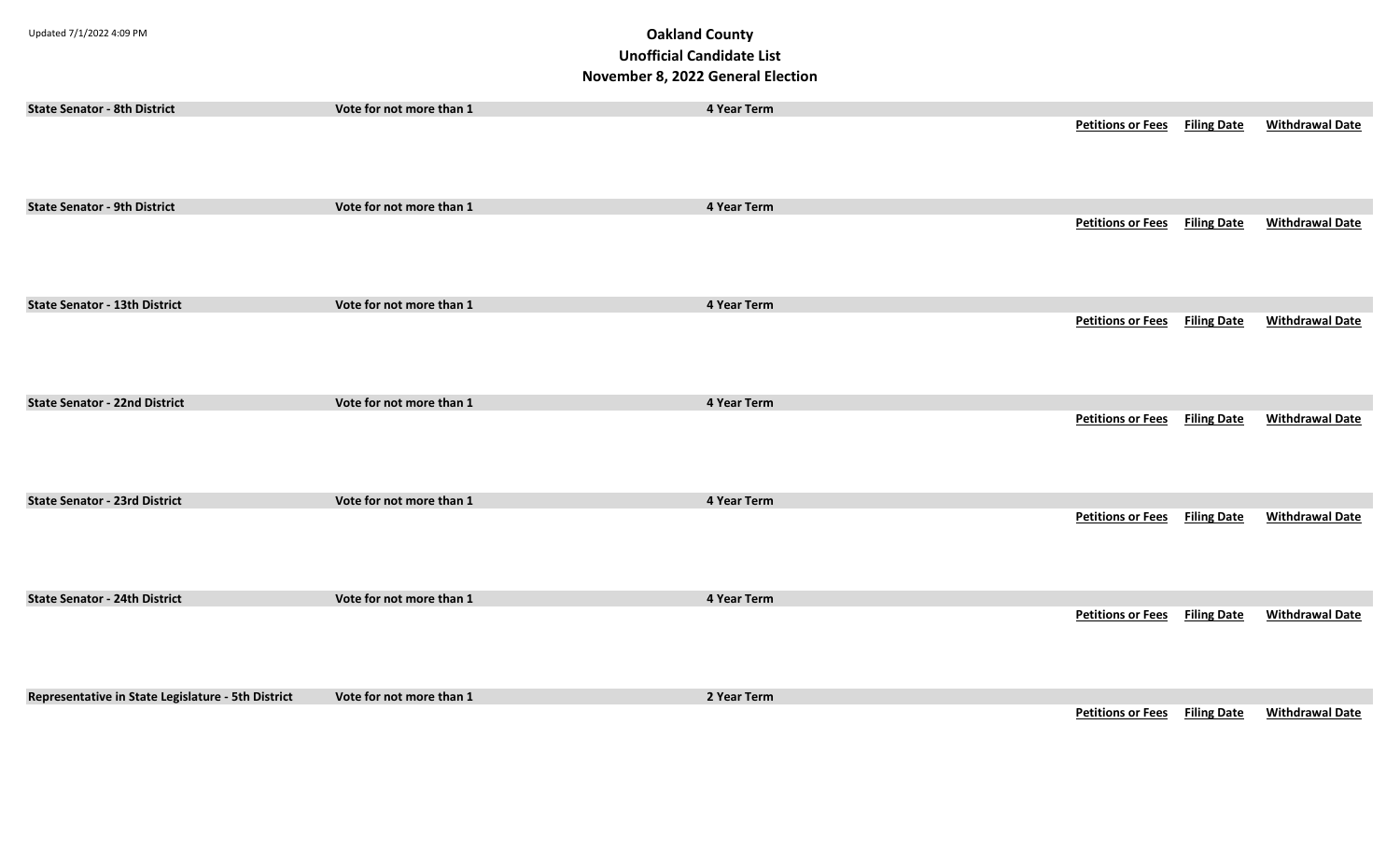| Representative in State Legislature - 6th District  | Vote for not more than 1 | 2 Year Term |                                      |                    |                        |
|-----------------------------------------------------|--------------------------|-------------|--------------------------------------|--------------------|------------------------|
|                                                     |                          |             | <b>Petitions or Fees Filing Date</b> |                    | <b>Withdrawal Date</b> |
|                                                     |                          |             |                                      |                    |                        |
|                                                     |                          |             |                                      |                    |                        |
|                                                     |                          |             |                                      |                    |                        |
| Representative in State Legislature - 7th District  | Vote for not more than 1 | 2 Year Term |                                      |                    |                        |
|                                                     |                          |             | <b>Petitions or Fees</b>             | <b>Filing Date</b> | <b>Withdrawal Date</b> |
|                                                     |                          |             |                                      |                    |                        |
|                                                     |                          |             |                                      |                    |                        |
|                                                     |                          |             |                                      |                    |                        |
| Representative in State Legislature - 8th District  | Vote for not more than 1 | 2 Year Term |                                      |                    |                        |
|                                                     |                          |             | <b>Petitions or Fees</b>             | <b>Filing Date</b> | <b>Withdrawal Date</b> |
|                                                     |                          |             |                                      |                    |                        |
|                                                     |                          |             |                                      |                    |                        |
|                                                     |                          |             |                                      |                    |                        |
|                                                     |                          |             |                                      |                    |                        |
| Representative in State Legislature - 18th District | Vote for not more than 1 | 2 Year Term | <b>Petitions or Fees</b>             | <b>Filing Date</b> | <b>Withdrawal Date</b> |
|                                                     |                          |             |                                      |                    |                        |
|                                                     |                          |             |                                      |                    |                        |
|                                                     |                          |             |                                      |                    |                        |
|                                                     |                          |             |                                      |                    |                        |
| Representative in State Legislature - 19th District | Vote for not more than 1 | 2 Year Term |                                      |                    |                        |
|                                                     |                          |             | <b>Petitions or Fees</b>             | <b>Filing Date</b> | <b>Withdrawal Date</b> |
|                                                     |                          |             |                                      |                    |                        |
|                                                     |                          |             |                                      |                    |                        |
|                                                     |                          |             |                                      |                    |                        |
| Representative in State Legislature - 20th District | Vote for not more than 1 | 2 Year Term |                                      |                    |                        |
|                                                     |                          |             | <b>Petitions or Fees</b>             | <b>Filing Date</b> | <b>Withdrawal Date</b> |
|                                                     |                          |             |                                      |                    |                        |
|                                                     |                          |             |                                      |                    |                        |
|                                                     |                          |             |                                      |                    |                        |
|                                                     |                          |             |                                      |                    |                        |
| Representative in State Legislature - 21st District | Vote for not more than 1 | 2 Year Term | <b>Petitions or Fees</b>             | <b>Filing Date</b> | <b>Withdrawal Date</b> |
|                                                     |                          |             |                                      |                    |                        |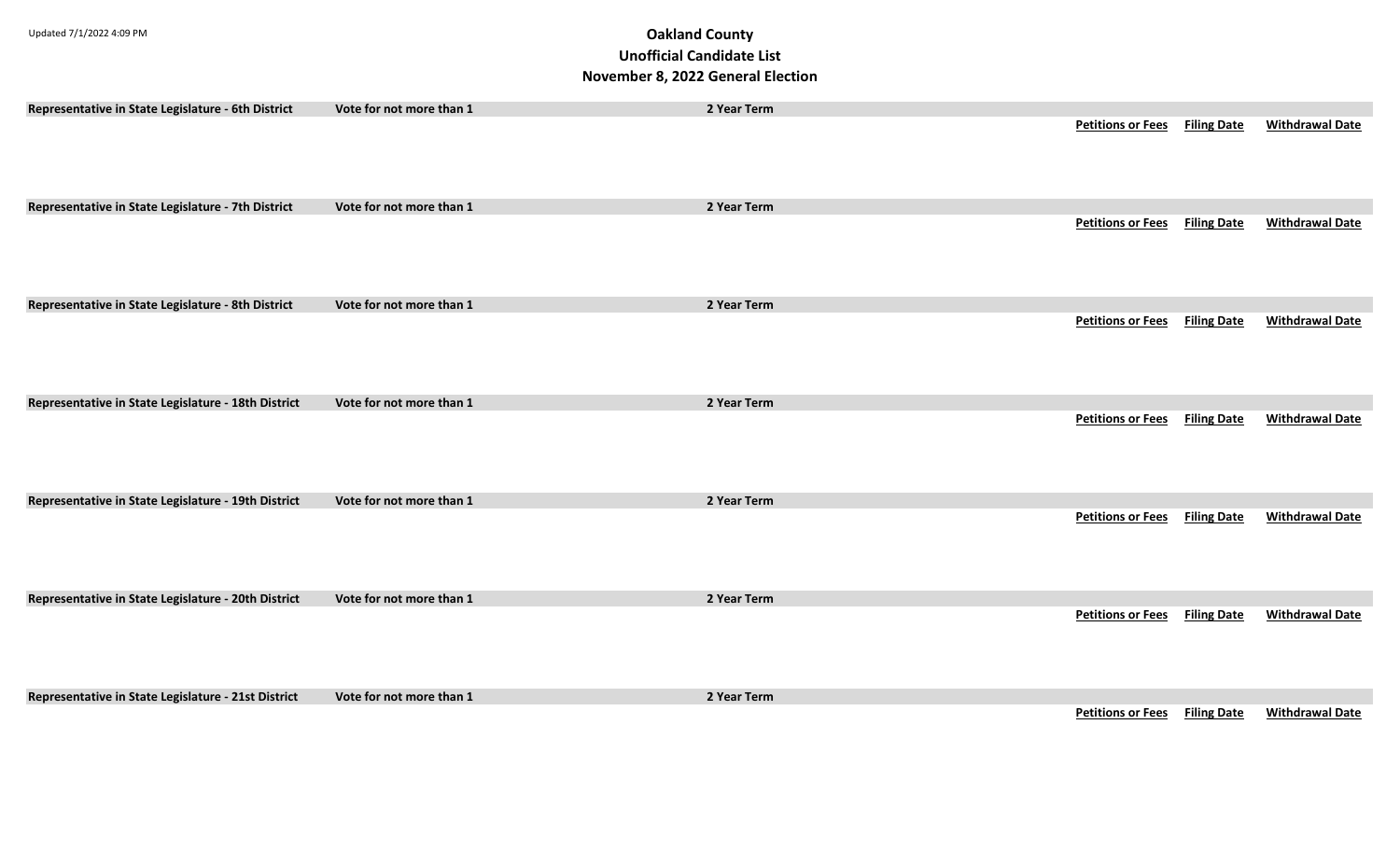| Representative in State Legislature - 23rd District | Vote for not more than 1 | 2 Year Term |                                      |                    |                        |
|-----------------------------------------------------|--------------------------|-------------|--------------------------------------|--------------------|------------------------|
|                                                     |                          |             | <b>Petitions or Fees Filing Date</b> |                    | <b>Withdrawal Date</b> |
|                                                     |                          |             |                                      |                    |                        |
|                                                     |                          |             |                                      |                    |                        |
|                                                     |                          |             |                                      |                    |                        |
| Representative in State Legislature - 49th District | Vote for not more than 1 | 2 Year Term |                                      |                    |                        |
|                                                     |                          |             | <b>Petitions or Fees Filing Date</b> |                    | <b>Withdrawal Date</b> |
|                                                     |                          |             |                                      |                    |                        |
|                                                     |                          |             |                                      |                    |                        |
|                                                     |                          |             |                                      |                    |                        |
|                                                     |                          |             |                                      |                    |                        |
| Representative in State Legislature - 51st District | Vote for not more than 1 | 2 Year Term |                                      |                    |                        |
|                                                     |                          |             | <b>Petitions or Fees</b>             | <b>Filing Date</b> | <b>Withdrawal Date</b> |
|                                                     |                          |             |                                      |                    |                        |
|                                                     |                          |             |                                      |                    |                        |
|                                                     |                          |             |                                      |                    |                        |
| Representative in State Legislature - 52nd District | Vote for not more than 1 | 2 Year Term |                                      |                    |                        |
|                                                     |                          |             | <b>Petitions or Fees Filing Date</b> |                    | <b>Withdrawal Date</b> |
|                                                     |                          |             |                                      |                    |                        |
|                                                     |                          |             |                                      |                    |                        |
|                                                     |                          |             |                                      |                    |                        |
|                                                     |                          |             |                                      |                    |                        |
| Representative in State Legislature - 53rd District | Vote for not more than 1 | 2 Year Term |                                      |                    |                        |
|                                                     |                          |             | <b>Petitions or Fees</b>             | <b>Filing Date</b> | <b>Withdrawal Date</b> |
|                                                     |                          |             |                                      |                    |                        |
|                                                     |                          |             |                                      |                    |                        |
|                                                     |                          |             |                                      |                    |                        |
| Representative in State Legislature - 54th District | Vote for not more than 1 | 2 Year Term |                                      |                    |                        |
|                                                     |                          |             | <b>Petitions or Fees</b>             | <b>Filing Date</b> | <b>Withdrawal Date</b> |
|                                                     |                          |             |                                      |                    |                        |
|                                                     |                          |             |                                      |                    |                        |
|                                                     |                          |             |                                      |                    |                        |
|                                                     |                          |             |                                      |                    |                        |
| Representative in State Legislature - 55th District | Vote for not more than 1 | 2 Year Term |                                      |                    |                        |
|                                                     |                          |             | <b>Petitions or Fees Filing Date</b> |                    | <b>Withdrawal Date</b> |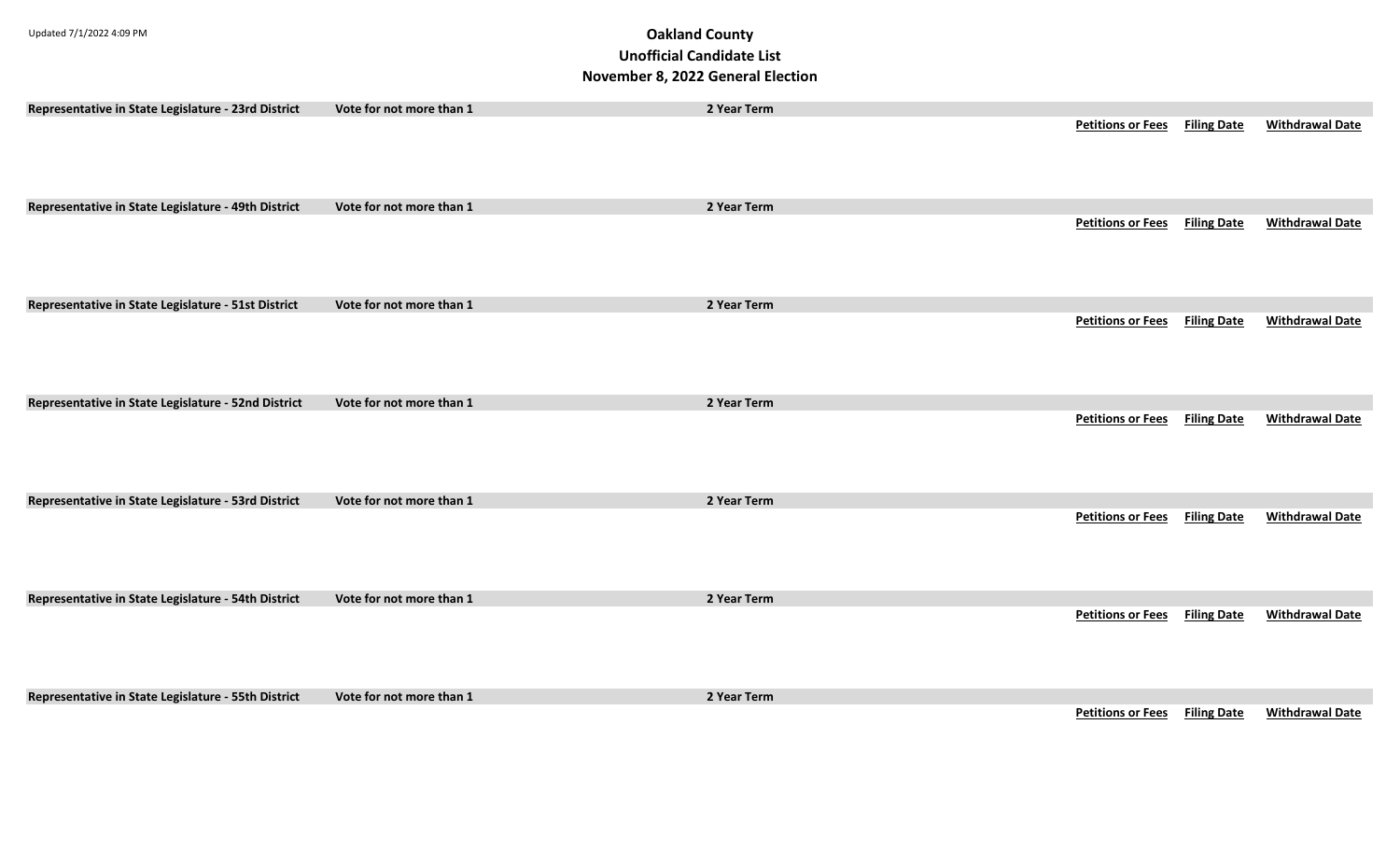| Representative in State Legislature - 56th District | Vote for not more than 1 | 2 Year Term |                          |                    |                        |
|-----------------------------------------------------|--------------------------|-------------|--------------------------|--------------------|------------------------|
|                                                     |                          |             | <b>Petitions or Fees</b> | <b>Filing Date</b> | <b>Withdrawal Date</b> |
| Representative in State Legislature - 57th District | Vote for not more than 1 | 2 Year Term |                          |                    |                        |
|                                                     |                          |             | <b>Petitions or Fees</b> | <b>Filing Date</b> | <b>Withdrawal Date</b> |
| Representative in State Legislature - 66th District | Vote for not more than 1 | 2 Year Term |                          |                    |                        |
|                                                     |                          |             | <b>Petitions or Fees</b> | <b>Filing Date</b> | <b>Withdrawal Date</b> |
| Representative in State Legislature - 68th District | Vote for not more than 1 | 2 Year Term |                          |                    |                        |
|                                                     |                          |             | <b>Petitions or Fees</b> | <b>Filing Date</b> | <b>Withdrawal Date</b> |
| Representative in State Legislature - 72nd District | Vote for not more than 1 | 2 Year Term |                          |                    |                        |
|                                                     |                          |             | <b>Petitions or Fees</b> | <b>Filing Date</b> | <b>Withdrawal Date</b> |
| <b>Member of the State Board of Education</b>       | Vote for not more than 2 | 8 Year Term |                          |                    |                        |
|                                                     |                          |             | <b>Petitions or Fees</b> | <b>Filing Date</b> | <b>Withdrawal Date</b> |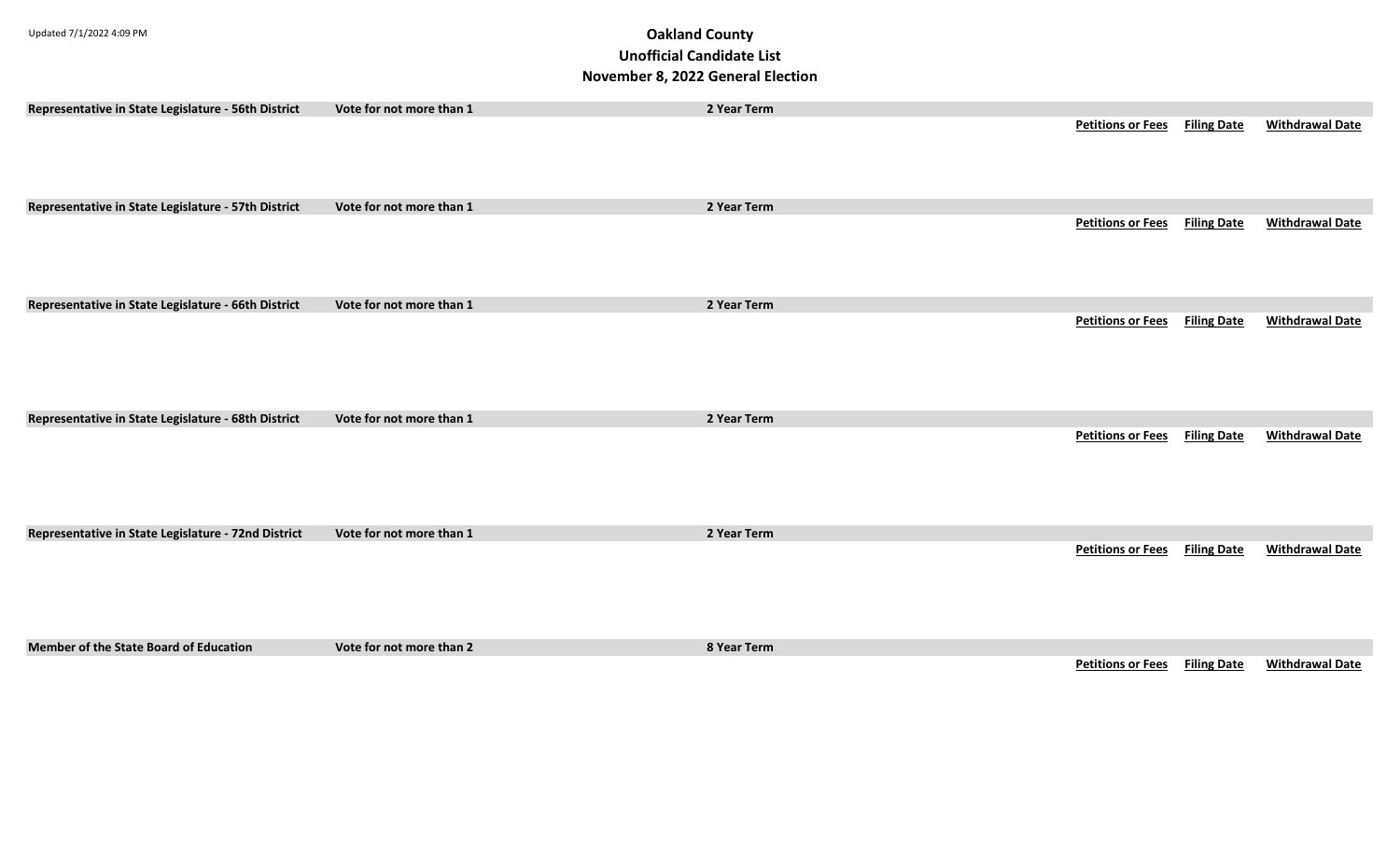| Regent of the University of Michigan        | Vote for not more than 2 | 8 Year Term | <b>Petitions or Fees</b> | <b>Filing Date</b> | <b>Withdrawal Date</b> |
|---------------------------------------------|--------------------------|-------------|--------------------------|--------------------|------------------------|
| <b>Trustee of Michigan State University</b> | Vote for not more than 2 | 8 Year Term |                          |                    |                        |
|                                             |                          |             | <b>Petitions or Fees</b> | <b>Filing Date</b> | <b>Withdrawal Date</b> |
| <b>Governor of Wayne State University</b>   | Vote for not more than 2 | 8 Year Term |                          |                    |                        |
|                                             |                          |             | <b>Petitions or Fees</b> | <b>Filing Date</b> | <b>Withdrawal Date</b> |
| <b>County Commissioner - 1st District</b>   | Vote for not more than 1 | 2 Year Term |                          |                    |                        |
|                                             |                          |             | <b>Petitions or Fees</b> | <b>Filing Date</b> | <b>Withdrawal Date</b> |
| <b>County Commissioner - 2nd District</b>   | Vote for not more than 1 | 2 Year Term |                          |                    |                        |
|                                             |                          |             | <b>Petitions or Fees</b> | <b>Filing Date</b> | <b>Withdrawal Date</b> |
| <b>County Commissioner - 3rd District</b>   | Vote for not more than 1 | 2 Year Term |                          |                    |                        |
|                                             |                          |             | <b>Petitions or Fees</b> | <b>Filing Date</b> | <b>Withdrawal Date</b> |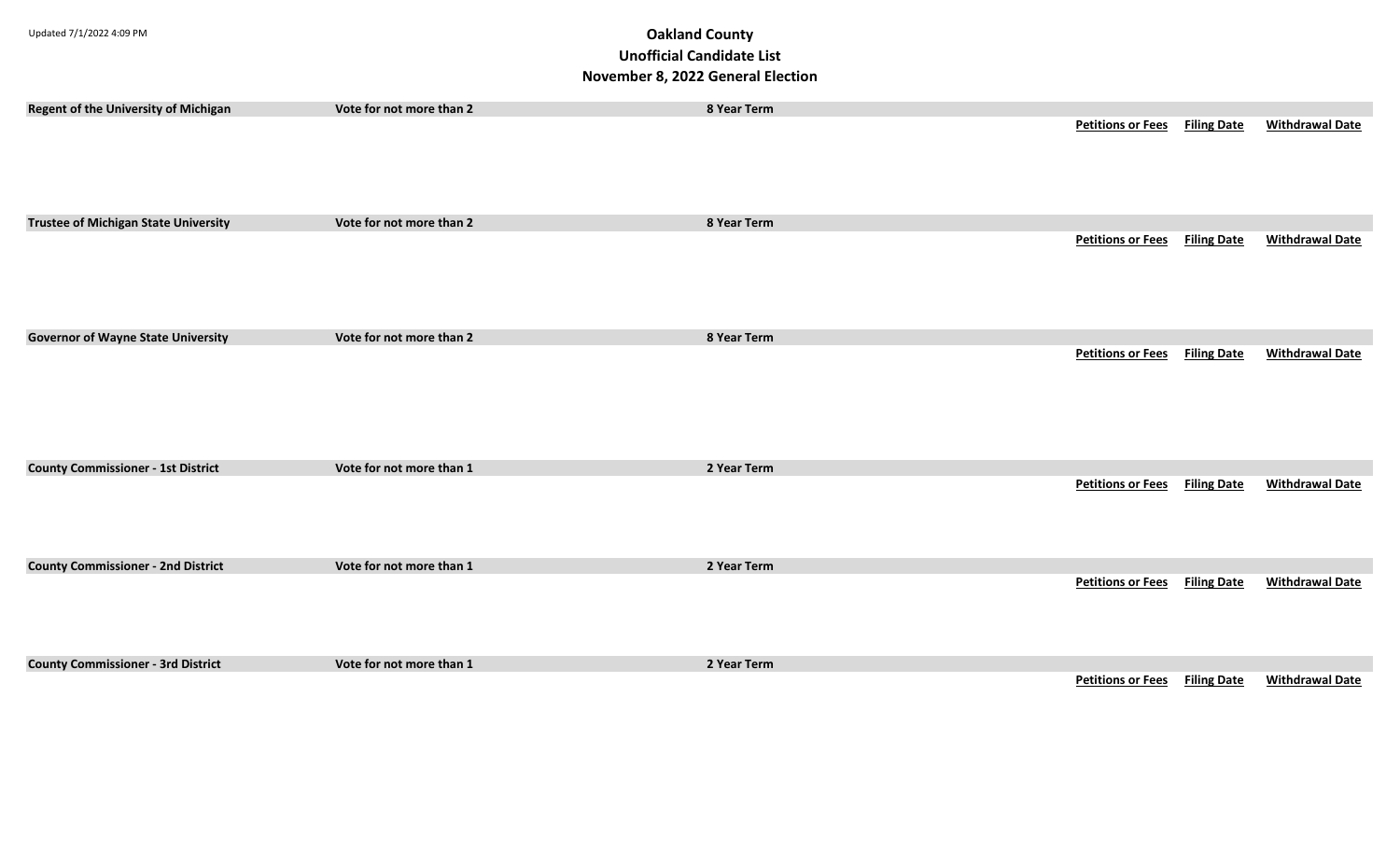| <b>County Commissioner - 4th District</b>  | Vote for not more than 1 | 2 Year Term | <b>Petitions or Fees</b> Filing Date |                    | <b>Withdrawal Date</b> |
|--------------------------------------------|--------------------------|-------------|--------------------------------------|--------------------|------------------------|
| <b>County Commissioner - 5th District</b>  | Vote for not more than 1 | 2 Year Term |                                      |                    |                        |
|                                            |                          |             | <b>Petitions or Fees</b> Filing Date |                    | <b>Withdrawal Date</b> |
| <b>County Commissioner - 6th District</b>  | Vote for not more than 1 | 2 Year Term |                                      |                    |                        |
|                                            |                          |             | <b>Petitions or Fees</b> Filing Date |                    | <b>Withdrawal Date</b> |
| <b>County Commissioner - 7th District</b>  | Vote for not more than 1 | 2 Year Term |                                      |                    |                        |
|                                            |                          |             | <b>Petitions or Fees</b>             | <b>Filing Date</b> | <b>Withdrawal Date</b> |
| <b>County Commissioner - 8th District</b>  | Vote for not more than 1 | 2 Year Term |                                      |                    |                        |
|                                            |                          |             | <b>Petitions or Fees</b>             | <b>Filing Date</b> | <b>Withdrawal Date</b> |
| <b>County Commissioner - 9th District</b>  | Vote for not more than 1 | 2 Year Term |                                      |                    |                        |
|                                            |                          |             | <b>Petitions or Fees</b>             | <b>Filing Date</b> | <b>Withdrawal Date</b> |
| <b>County Commissioner - 10th District</b> | Vote for not more than 1 | 2 Year Term |                                      |                    |                        |
|                                            |                          |             | <b>Petitions or Fees</b> Filing Date |                    | <b>Withdrawal Date</b> |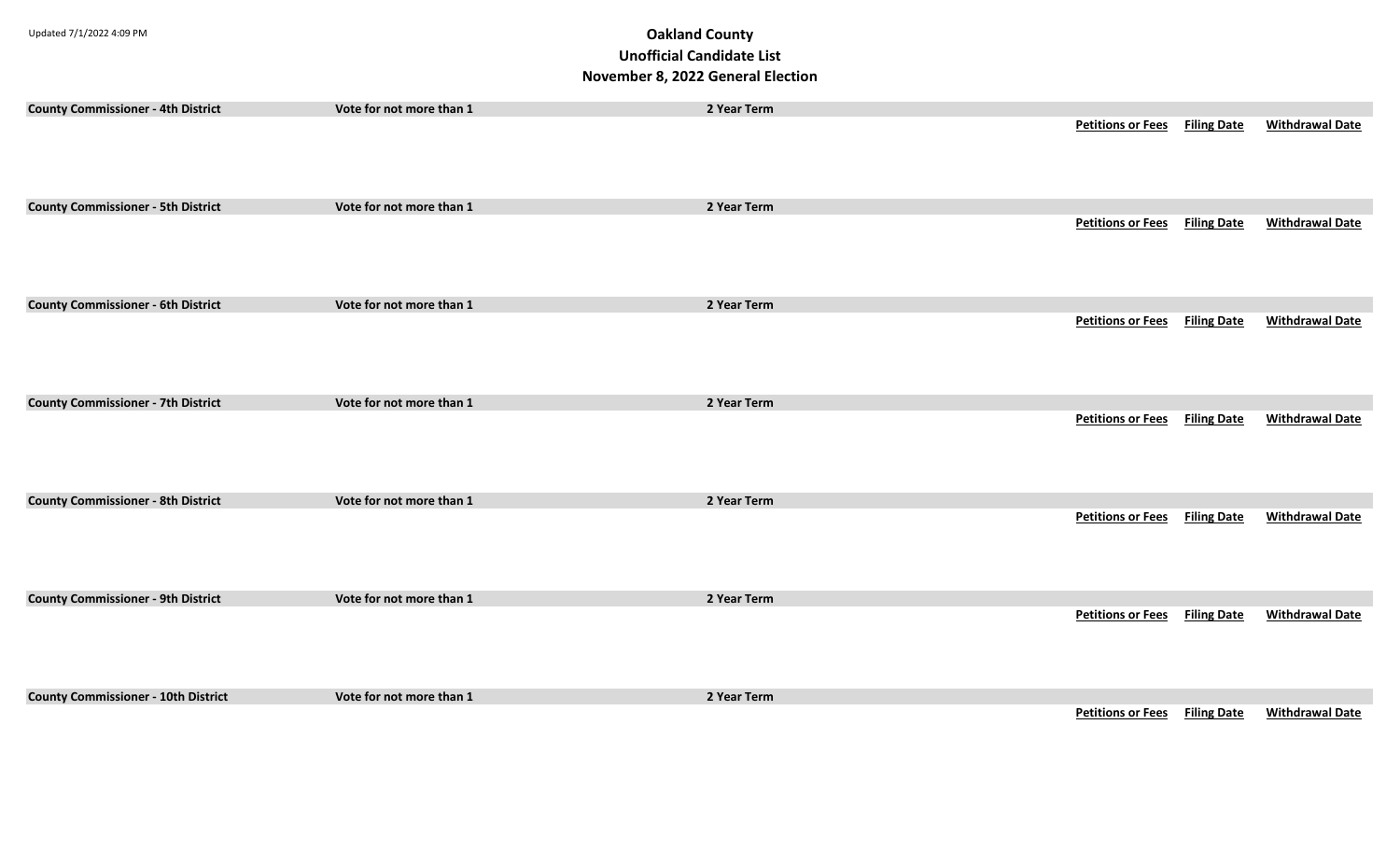| <b>County Commissioner - 11th District</b> | Vote for not more than 1 | 2 Year Term | <b>Petitions or Fees</b> Filing Date |                    | <b>Withdrawal Date</b> |
|--------------------------------------------|--------------------------|-------------|--------------------------------------|--------------------|------------------------|
|                                            |                          |             |                                      |                    |                        |
|                                            |                          |             |                                      |                    |                        |
|                                            |                          |             |                                      |                    |                        |
| <b>County Commissioner - 12th District</b> | Vote for not more than 1 | 2 Year Term |                                      |                    |                        |
|                                            |                          |             | <b>Petitions or Fees</b>             | <b>Filing Date</b> | <b>Withdrawal Date</b> |
|                                            |                          |             |                                      |                    |                        |
|                                            |                          |             |                                      |                    |                        |
|                                            |                          |             |                                      |                    |                        |
| <b>County Commissioner - 13th District</b> | Vote for not more than 1 | 2 Year Term |                                      |                    |                        |
|                                            |                          |             | <b>Petitions or Fees</b>             | <b>Filing Date</b> | <b>Withdrawal Date</b> |
|                                            |                          |             |                                      |                    |                        |
|                                            |                          |             |                                      |                    |                        |
| <b>County Commissioner - 14th District</b> | Vote for not more than 1 | 2 Year Term |                                      |                    |                        |
|                                            |                          |             | <b>Petitions or Fees</b> Filing Date |                    | <b>Withdrawal Date</b> |
|                                            |                          |             |                                      |                    |                        |
|                                            |                          |             |                                      |                    |                        |
|                                            |                          |             |                                      |                    |                        |
| <b>County Commissioner - 15th District</b> | Vote for not more than 1 | 2 Year Term |                                      |                    |                        |
|                                            |                          |             | <b>Petitions or Fees</b>             | <b>Filing Date</b> | <b>Withdrawal Date</b> |
|                                            |                          |             |                                      |                    |                        |
|                                            |                          |             |                                      |                    |                        |
| <b>County Commissioner - 16th District</b> | Vote for not more than 1 | 2 Year Term |                                      |                    |                        |
|                                            |                          |             | <b>Petitions or Fees</b>             | <b>Filing Date</b> | <b>Withdrawal Date</b> |
|                                            |                          |             |                                      |                    |                        |
|                                            |                          |             |                                      |                    |                        |
|                                            |                          |             |                                      |                    |                        |
| <b>County Commissioner - 17th District</b> | Vote for not more than 1 | 2 Year Term |                                      |                    |                        |
|                                            |                          |             | <b>Petitions or Fees</b> Filing Date |                    | <b>Withdrawal Date</b> |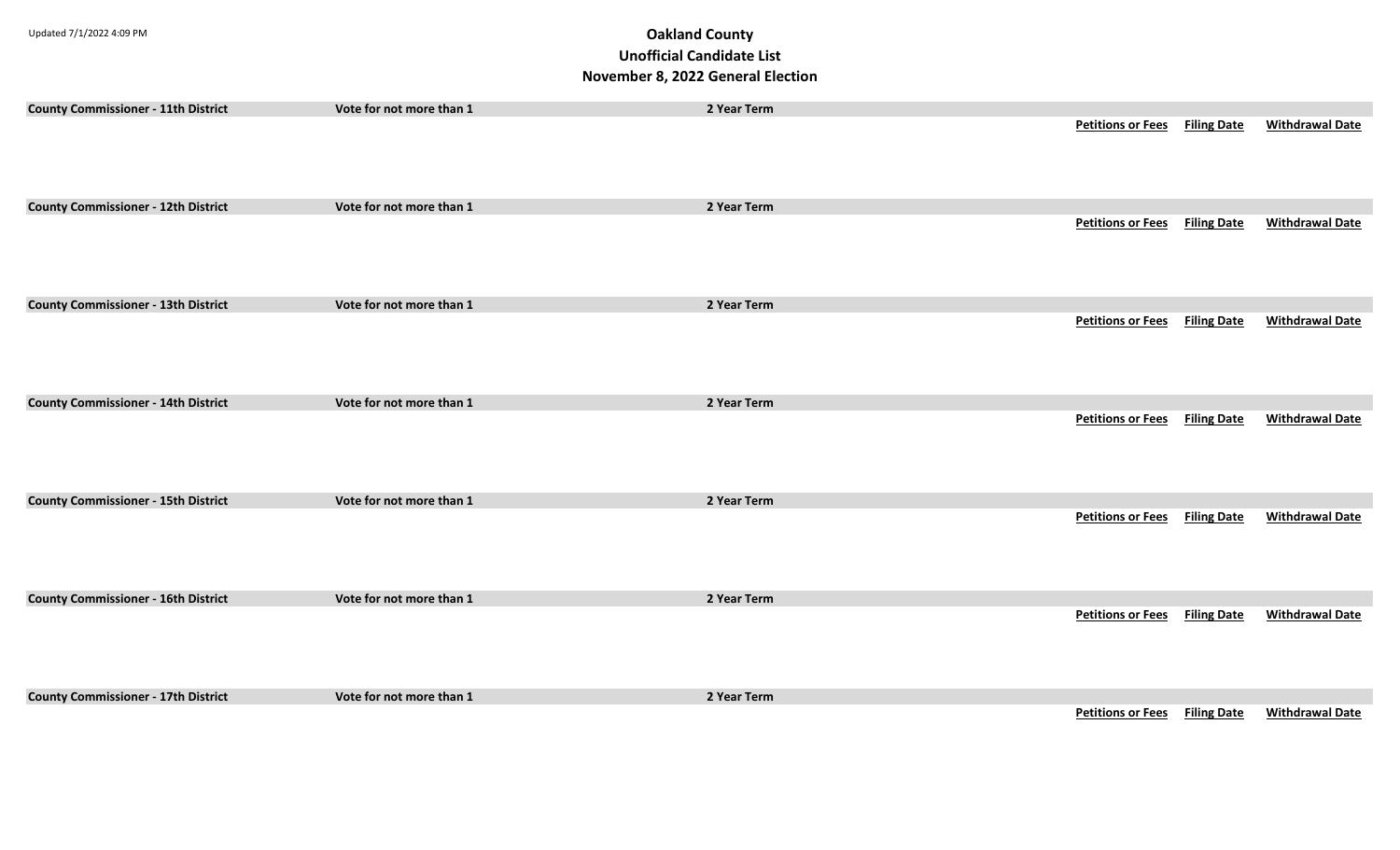| <b>County Commissioner - 18th District</b> | Vote for not more than 1 | 2 Year Term                   |                          |                    |                        |
|--------------------------------------------|--------------------------|-------------------------------|--------------------------|--------------------|------------------------|
|                                            |                          |                               | <b>Petitions or Fees</b> | <b>Filing Date</b> | <b>Withdrawal Date</b> |
|                                            |                          |                               |                          |                    |                        |
|                                            |                          |                               |                          |                    |                        |
|                                            |                          |                               |                          |                    |                        |
|                                            |                          |                               |                          |                    |                        |
| <b>County Commissioner - 19th District</b> | Vote for not more than 1 | 2 Year Term                   |                          |                    |                        |
|                                            |                          |                               | <b>Petitions or Fees</b> | <b>Filing Date</b> | <b>Withdrawal Date</b> |
|                                            |                          |                               |                          |                    |                        |
|                                            |                          |                               |                          |                    |                        |
|                                            |                          |                               |                          |                    |                        |
|                                            |                          |                               |                          |                    |                        |
| <b>Addison Township</b>                    |                          |                               |                          |                    |                        |
| <b>Trustee</b>                             | Vote for not more than 1 | <b>Term Ending 11/20/2024</b> |                          |                    |                        |
|                                            |                          |                               | <b>Petitions or Fees</b> | <b>Filing Date</b> | <b>Withdrawal Date</b> |
|                                            |                          |                               |                          |                    |                        |
|                                            |                          |                               |                          |                    |                        |
|                                            |                          |                               |                          |                    |                        |
|                                            |                          |                               |                          |                    |                        |
| <b>Holly Township</b>                      |                          |                               |                          |                    |                        |
| <b>Park Commissioner</b>                   | Vote for not more than 1 | <b>Term Ending 11/20/2024</b> |                          |                    |                        |
|                                            |                          |                               | <b>Petitions or Fees</b> | <b>Filing Date</b> | <b>Withdrawal Date</b> |
|                                            |                          |                               |                          |                    |                        |
|                                            |                          |                               |                          |                    |                        |
|                                            |                          |                               |                          |                    |                        |
|                                            |                          |                               |                          |                    |                        |
| <b>Independence Township</b>               |                          |                               |                          |                    |                        |
| <b>Supervisor</b>                          | Vote for not more than 1 | <b>Term Ending 11/20/2024</b> |                          |                    |                        |
|                                            |                          |                               | <b>Petitions or Fees</b> | <b>Filing Date</b> | <b>Withdrawal Date</b> |
|                                            |                          |                               |                          |                    |                        |
|                                            |                          |                               |                          |                    |                        |
|                                            |                          |                               |                          |                    |                        |
|                                            |                          |                               |                          |                    |                        |
|                                            |                          |                               |                          |                    |                        |
| <b>Oakland Township</b>                    |                          |                               |                          |                    |                        |
| <b>Park Commissioner</b>                   | Vote for not more than 1 | <b>Term Ending 11/20/2024</b> |                          |                    |                        |
|                                            |                          |                               | <b>Petitions or Fees</b> | <b>Filing Date</b> | <b>Withdrawal Date</b> |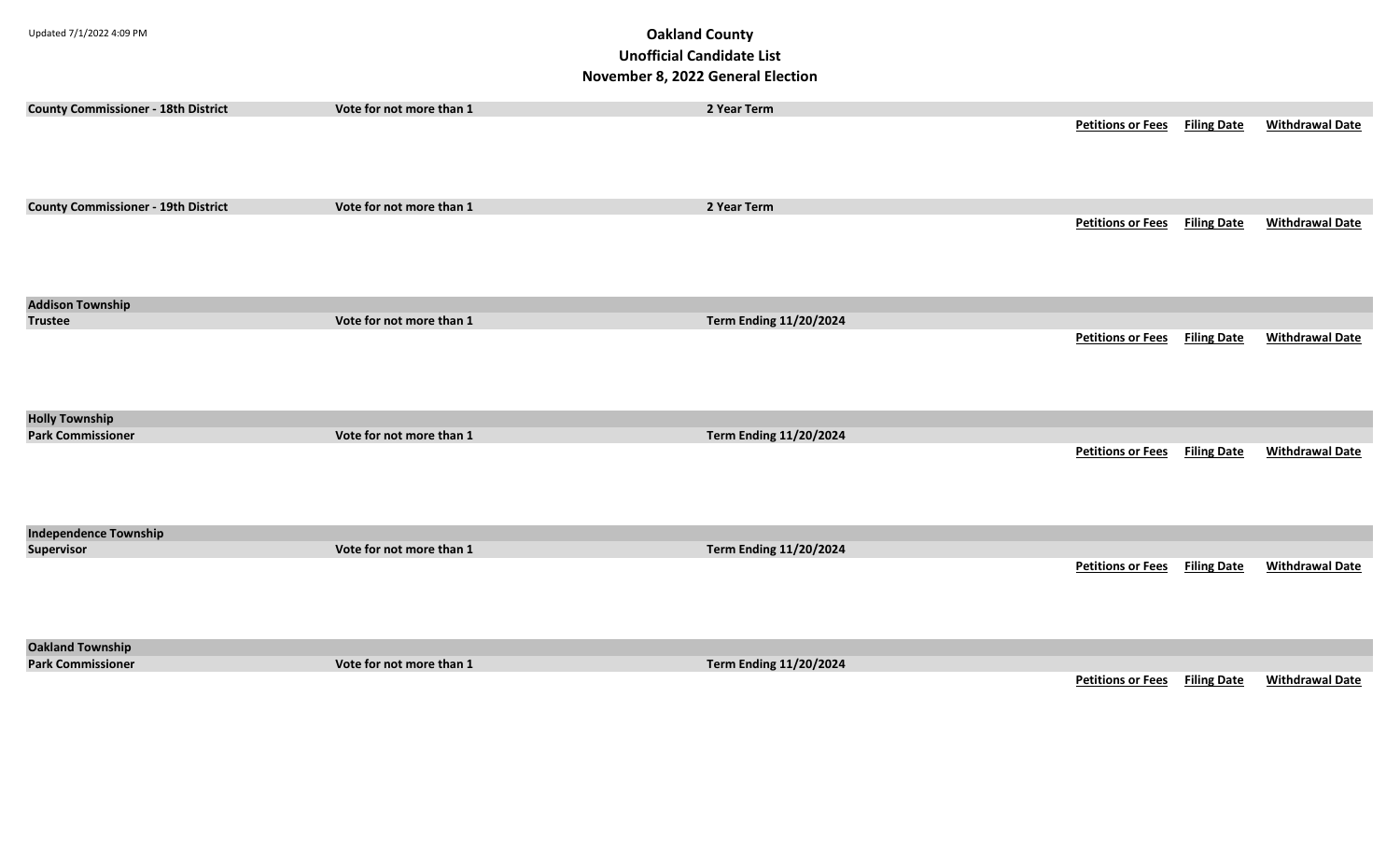| <b>Trustee</b>      | <b>Oxford Township</b>           | Vote for not more than 1                                                        | <b>Term Ending 11/20/2024</b>    |                            | <b>Petitions or Fees</b> Filing Date               |                    | <b>Withdrawal Date</b> |
|---------------------|----------------------------------|---------------------------------------------------------------------------------|----------------------------------|----------------------------|----------------------------------------------------|--------------------|------------------------|
|                     | <b>Royal Oak Township</b>        |                                                                                 |                                  |                            |                                                    |                    |                        |
|                     | Recall Supervisor                | Vote for not more than 1                                                        | <b>Term Ending 11/20/2024</b>    |                            |                                                    |                    |                        |
| Dem                 | Donna J. Squalls                 | 21241 Westview, Ferndale, MI 48220                                              | (248) 376-0820                   | squallsgroc@yahoo.com      | <b>Petitions or Fees</b><br>Nominated              | <b>Filing Date</b> |                        |
| <b>Recall Clerk</b> |                                  | Vote for not more than 1                                                        | <b>Term Ending 11/20/2024</b>    |                            |                                                    |                    |                        |
| Dem                 | Gwendolyn Turner                 | 8112 Cloverdale, Ferndale, MI 48220                                             | (248) 991-2242                   |                            | <b>Petitions or Fees Filing Date</b><br>Nominated  |                    |                        |
| <b>Treasurer</b>    |                                  | Vote for not more than 1                                                        | <b>Term Ending 11/20/2024</b>    |                            |                                                    |                    |                        |
|                     |                                  |                                                                                 |                                  |                            | <b>Petitions or Fees Filing Date</b>               |                    | <b>Withdrawal Date</b> |
|                     | <b>Recall Trustee</b>            | Vote for not more than 2                                                        | <b>Term Ending 11/20/2024</b>    |                            |                                                    |                    |                        |
| Dem<br>Dem          | Wanda Allen<br>Jeff Cushingberry | 10708 Cloverdale, Ferndale, MI 48220<br>10679 Fitzgerald S., Ferndale, MI 48220 | (248) 376-5269<br>(313) 743-2273 | jeffcushingberry@gmail.com | <b>Petitions or Fees</b><br>Nominated<br>Nominated | <b>Filing Date</b> |                        |
|                     | <b>Park Commissioner</b>         | Vote for not more than 2                                                        | <b>Term Ending 11/20/2024</b>    |                            | <b>Petitions or Fees Filing Date</b>               |                    | <b>Withdrawal Date</b> |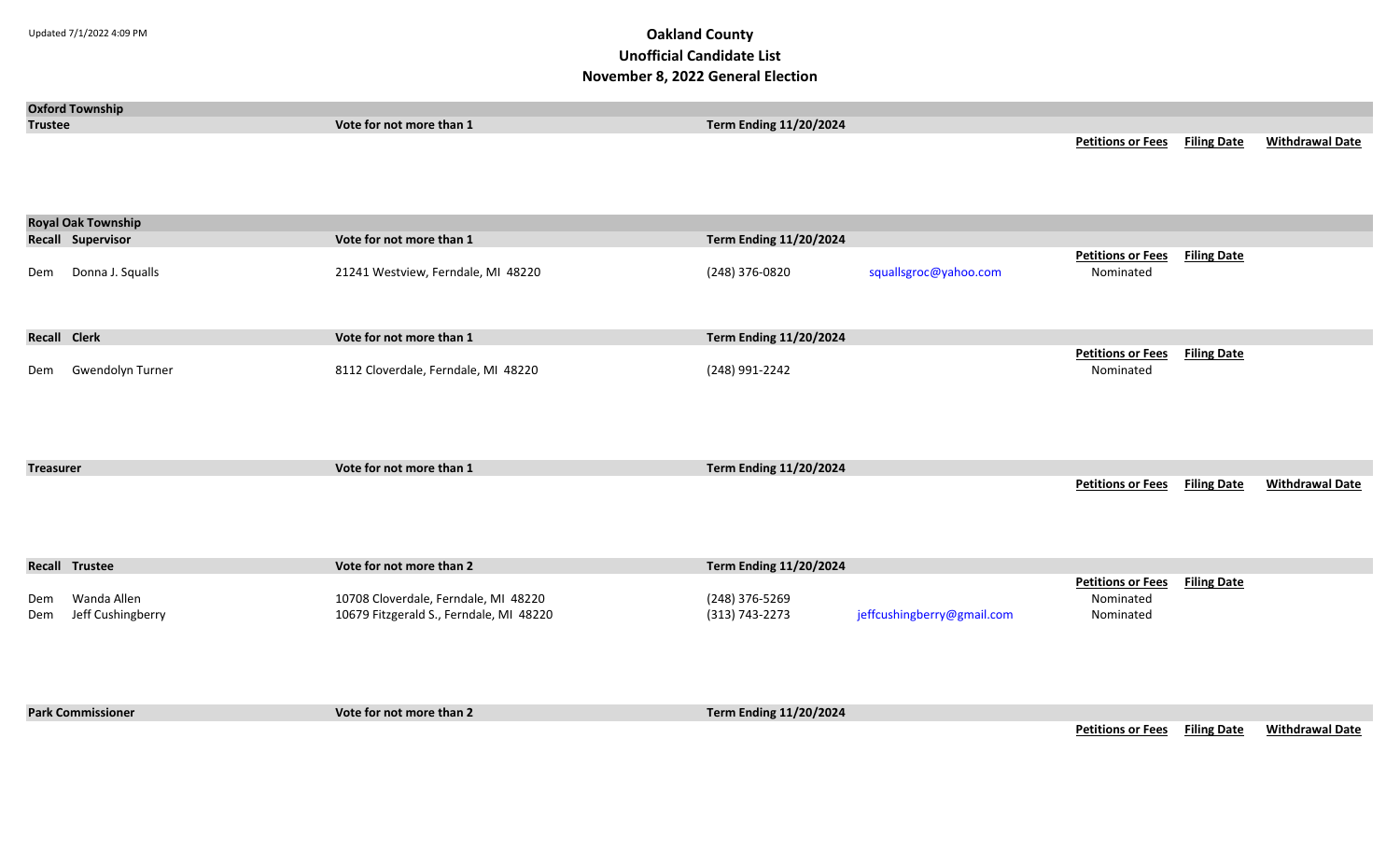| <b>Southfield Township</b>  |                          |                               |                                      |                        |
|-----------------------------|--------------------------|-------------------------------|--------------------------------------|------------------------|
| <b>Clerk</b>                | Vote for not more than 1 | <b>Term Ending 11/20/2024</b> |                                      |                        |
|                             |                          |                               | <b>Petitions or Fees</b> Filing Date | <b>Withdrawal Date</b> |
|                             |                          |                               |                                      |                        |
|                             |                          |                               |                                      |                        |
|                             |                          |                               |                                      |                        |
| <b>Springfield Township</b> |                          |                               |                                      |                        |
| <b>Trustee</b>              | Vote for not more than 1 | <b>Term Ending 11/20/2024</b> |                                      |                        |
|                             |                          |                               | <b>Petitions or Fees</b> Filing Date | <b>Withdrawal Date</b> |
|                             |                          |                               |                                      |                        |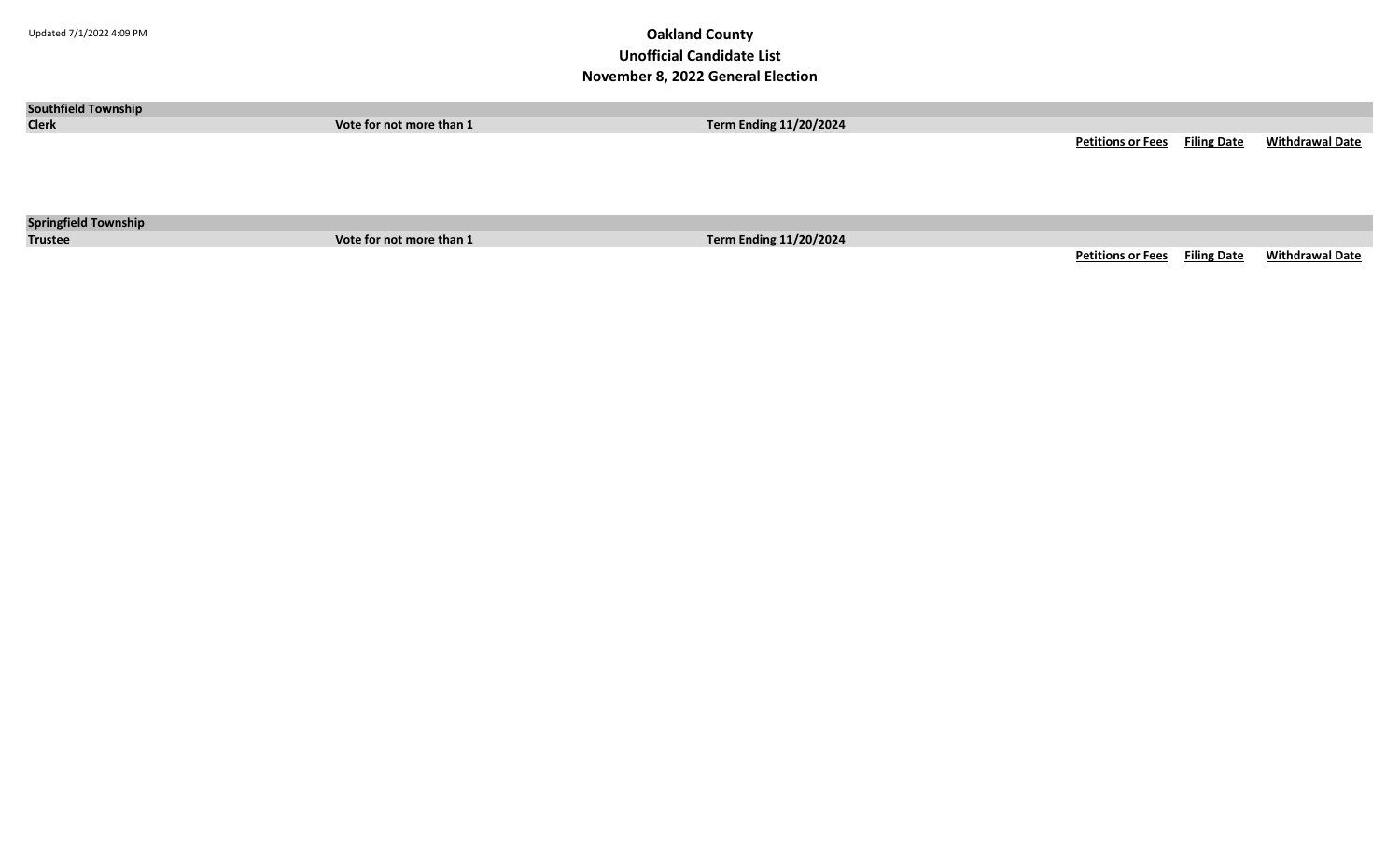|                                                                                                                                                                       | <b>Non-Partisan Section</b>                                                                                                                                                                     |                          |                                                                                           |                                                                                    |                        |  |
|-----------------------------------------------------------------------------------------------------------------------------------------------------------------------|-------------------------------------------------------------------------------------------------------------------------------------------------------------------------------------------------|--------------------------|-------------------------------------------------------------------------------------------|------------------------------------------------------------------------------------|------------------------|--|
| <b>Justice of Supreme Court</b>                                                                                                                                       | Vote for not more than 1                                                                                                                                                                        | 8 Year Term              |                                                                                           |                                                                                    |                        |  |
|                                                                                                                                                                       |                                                                                                                                                                                                 |                          | <b>Petitions or Fees</b>                                                                  | <b>Filing Date</b>                                                                 | <b>Withdrawal Date</b> |  |
| <b>Judge of Court of Appeals - 2nd District</b>                                                                                                                       | <b>Incumbent Position</b>                                                                                                                                                                       | Vote for not more than 1 |                                                                                           |                                                                                    |                        |  |
| Colleen A. O'Brien (Incumbent)                                                                                                                                        | Incumbent judicial address withheld                                                                                                                                                             |                          | <b>Petitions or Fees</b><br>Affidavit                                                     | <b>Filing Date</b><br>1/7/2022                                                     | <b>Withdrawal Date</b> |  |
| <b>Judge of Court of Appeals - 2nd District</b>                                                                                                                       | <b>Incumbent Position</b>                                                                                                                                                                       | Vote for not more than 1 | <b>Term Ending 01/01/2027</b>                                                             |                                                                                    |                        |  |
| Sima G. Patel (Incumbent)<br>Michael Warren                                                                                                                           | Incumbent judicial address withheld<br>30358 Georgetown Dr., Beverly Hills, MI 48025                                                                                                            |                          | <b>Petitions or Fees</b><br>Affidavit<br>Petitions                                        | <b>Filing Date</b><br>3/11/2022<br>4/19/2022                                       | <b>Withdrawal Date</b> |  |
| Judge of Circuit Court - 6th Circuit                                                                                                                                  | <b>Incumbent Position</b>                                                                                                                                                                       | Vote for not more than 5 |                                                                                           |                                                                                    |                        |  |
| Lisa Langton (Incumbent)<br>Cheryl A. Matthews (Incumbent)<br>Daniel Patrick O'Brien (Incumbent)<br>Yasmine I. Poles (Incumbent)<br>Victoria A. Valentine (Incumbent) | Incumbent judicial address withheld<br>Incumbent judicial address withheld<br>Incumbent judicial address withheld<br>Incumbent judicial address withheld<br>Incumbent judicial address withheld |                          | <b>Petitions or Fees</b><br>Affidavit<br>Affidavit<br>Affidavit<br>Affidavit<br>Affidavit | <b>Filing Date</b><br>2/18/2022<br>2/3/2022<br>2/18/2022<br>1/31/2022<br>1/31/2022 | <b>Withdrawal Date</b> |  |
| Judge of Circuit Court - 6th Circuit                                                                                                                                  | <b>Incumbent Position</b>                                                                                                                                                                       | Vote for not more than 1 | <b>Term Ending 01/01/2027</b>                                                             |                                                                                    |                        |  |
| David M. Cohen (Incumbent)                                                                                                                                            | Incumbent judicial address withheld                                                                                                                                                             |                          | <b>Petitions or Fees</b><br>Affidavit                                                     | <b>Filing Date</b><br>3/9/2022                                                     | <b>Withdrawal Date</b> |  |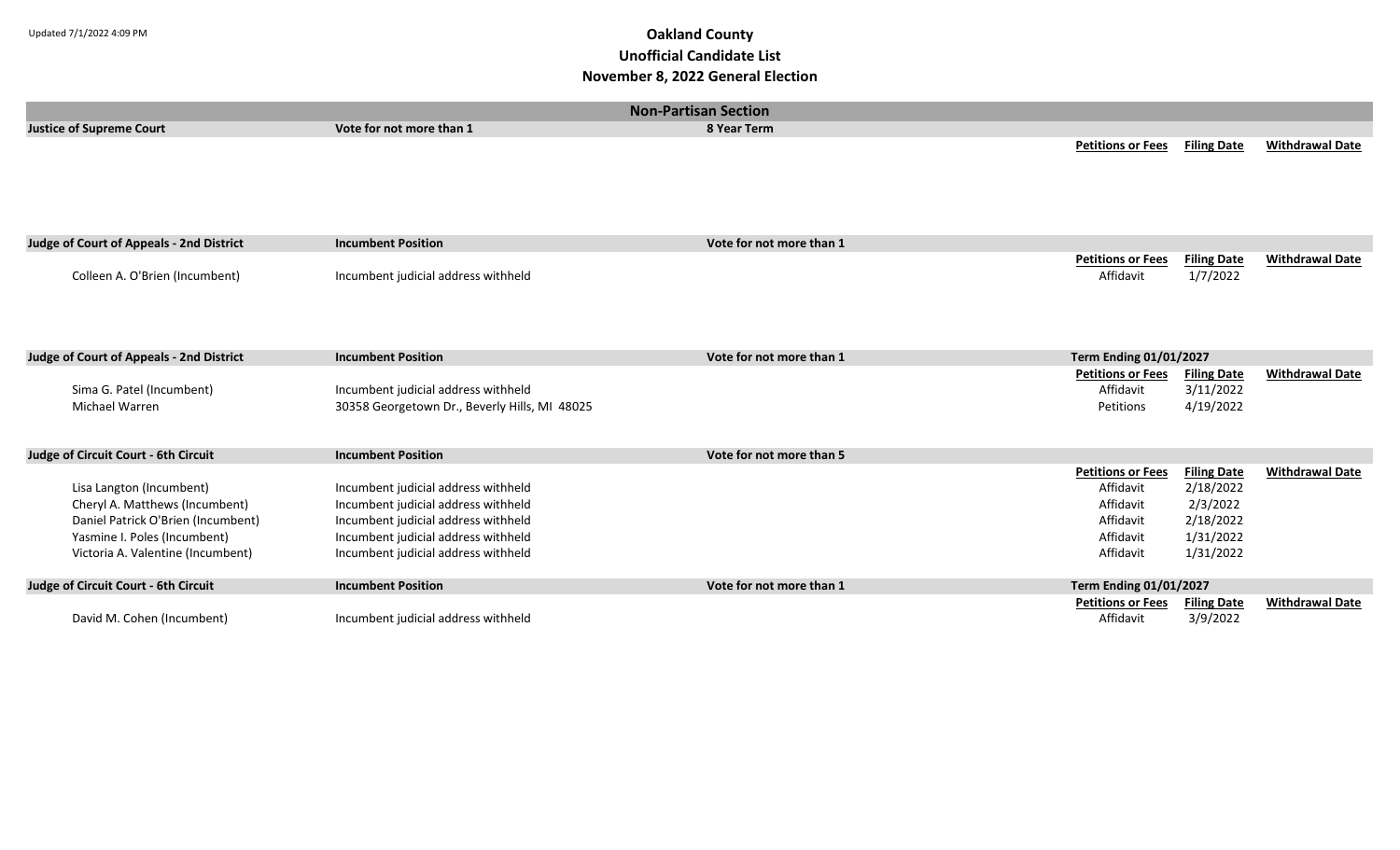| Judge of Circuit Court - 6th Circuit                              | <b>Incumbent Position</b>                                                           | Vote for not more than 1                                                            | <b>Term Ending 01/01/2025</b>                                                                            |                                        |
|-------------------------------------------------------------------|-------------------------------------------------------------------------------------|-------------------------------------------------------------------------------------|----------------------------------------------------------------------------------------------------------|----------------------------------------|
| Kwame L. Rowe (Incumbent)                                         | Incumbent judicial address withheld                                                 |                                                                                     | <b>Petitions or Fees</b><br><b>Filing Date</b><br>1/31/2022<br>Affidavit                                 | <b>Withdrawal Date</b>                 |
| Judge of Circuit Court - 6th Circuit                              | <b>Non-Incumbent Position</b>                                                       | Vote for not more than 1                                                            |                                                                                                          |                                        |
| <b>Tricia Dare</b><br>Amanda J. Shelton                           | 170 Great Pines Dr., Oxford, MI 48371<br>20285 Coryell Dr., Beverly Hills, MI 48025 |                                                                                     | <b>Petitions or Fees</b><br><b>Filing Date</b><br>4/7/2022<br><b>Petitions</b><br>4/18/2022<br>Petitions | <b>Withdrawal Date</b><br>Disqualified |
| <b>Judge of Probate Court - Oakland County</b>                    | <b>Incumbent Position</b>                                                           | Vote for not more than 2                                                            |                                                                                                          |                                        |
| Jennifer S. Callaghan (Incumbent)<br>Kathleen A. Ryan (Incumbent) | Incumbent judicial address withheld<br>Incumbent judicial address withheld          | (248) 225-6061<br>judge.jcallaghan@gmail.com<br>(248) 787-4421<br>kateryan99@me.com | <b>Petitions or Fees</b><br><b>Filing Date</b><br>Affidavit<br>3/14/2022<br>Affidavit<br>3/9/2022        | <b>Withdrawal Date</b>                 |
| Judge of District Court - 35th District                           | <b>Incumbent Position</b>                                                           | Vote for not more than 1                                                            |                                                                                                          |                                        |
| Michael J. Gerou (Incumbent)                                      | Incumbent judicial address withheld                                                 |                                                                                     | <b>Petitions or Fees</b><br><b>Filing Date</b><br>Affidavit<br>1/25/2022                                 | <b>Withdrawal Date</b>                 |
| Judge of District Court - 43rd District                           | <b>Incumbent Position</b>                                                           | Vote for not more than 1                                                            |                                                                                                          |                                        |
| Joseph Longo (Incumbent)                                          | Incumbent judicial address withheld                                                 |                                                                                     | <b>Filing Date</b><br><b>Petitions or Fees</b><br>12/7/2021<br>Affidavit                                 | <b>Withdrawal Date</b>                 |
| Judge of District Court - 44th District                           | <b>Incumbent Position</b>                                                           | Vote for not more than 1                                                            |                                                                                                          |                                        |
| Jamie Wittenberg (Incumbent)                                      | Incumbent judicial address withheld                                                 |                                                                                     | <b>Petitions or Fees</b><br><b>Filing Date</b><br>2/23/2022<br>Affidavit                                 | <b>Withdrawal Date</b>                 |
| Judge of District Court - 45th District                           | <b>Incumbent Position</b>                                                           | Vote for not more than 1                                                            |                                                                                                          |                                        |
|                                                                   |                                                                                     |                                                                                     | <b>Filing Date</b><br><b>Petitions or Fees</b>                                                           | <b>Withdrawal Date</b>                 |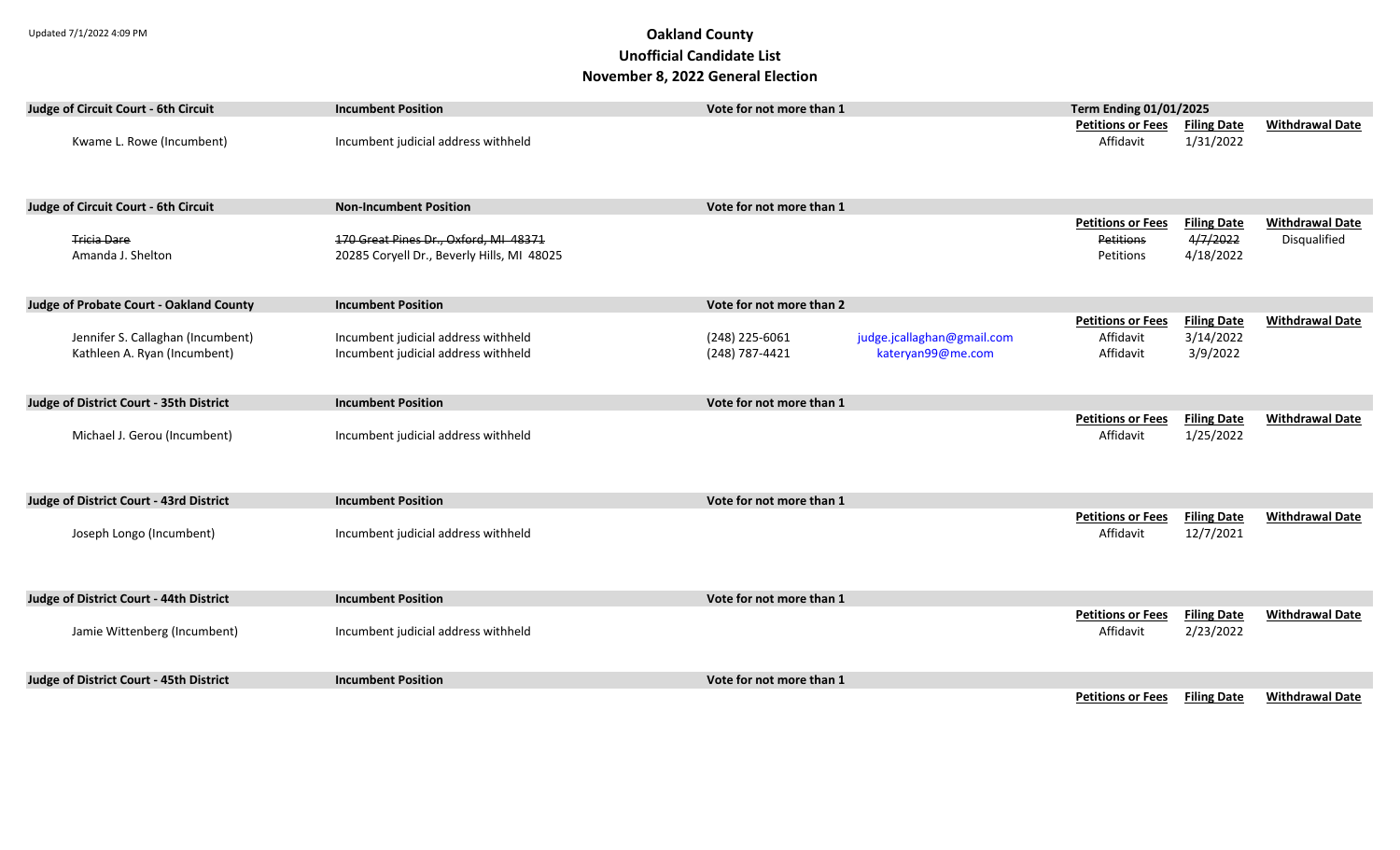| Judge of District Court - 46th District               | <b>Incumbent Position</b>           | Vote for not more than 1 |                                       |                                 |                        |
|-------------------------------------------------------|-------------------------------------|--------------------------|---------------------------------------|---------------------------------|------------------------|
| Cynthia M. Arvant (Incumbent)                         | Incumbent judicial address withheld |                          | <b>Petitions or Fees</b><br>Affidavit | <b>Filing Date</b><br>1/24/2022 | <b>Withdrawal Date</b> |
| Judge of District Court - 47th District               | <b>Incumbent Position</b>           | Vote for not more than 1 |                                       |                                 |                        |
| Marla Parker (Incumbent)                              | Incumbent judicial address withheld |                          | <b>Petitions or Fees</b><br>Affidavit | <b>Filing Date</b><br>3/1/2022  | <b>Withdrawal Date</b> |
| Judge of District Court - 48th District               | <b>Incumbent Position</b>           | Vote for not more than 1 |                                       |                                 |                        |
| Marc Barron (Incumbent)                               | Incumbent judicial address withheld |                          | <b>Petitions or Fees</b><br>Affidavit | <b>Filing Date</b><br>2/28/2022 | <b>Withdrawal Date</b> |
| Judge of District Court - 52nd District, 1st Division | <b>Incumbent Position</b>           | Vote for not more than 1 |                                       |                                 |                        |
| David Law (Incumbent)                                 | Incumbent judicial address withheld |                          | <b>Petitions or Fees</b><br>Affidavit | <b>Filing Date</b><br>1/7/2022  | <b>Withdrawal Date</b> |
| Judge of District Court - 52nd District, 2nd Division | <b>Incumbent Position</b>           | Vote for not more than 1 |                                       |                                 |                        |
| Kelley Kostin (Incumbent)                             | Incumbent judicial address withheld |                          | <b>Petitions or Fees</b><br>Affidavit | <b>Filing Date</b><br>1/19/2022 | <b>Withdrawal Date</b> |
| Judge of District Court - 52nd District, 3rd Division | <b>Incumbent Position</b>           | Vote for not more than 1 |                                       |                                 |                        |
| Nancy Tolwin Carniak (Incumbent)                      | Incumbent judicial address withheld |                          | <b>Petitions or Fees</b><br>Affidavit | <b>Filing Date</b><br>2/23/2022 | <b>Withdrawal Date</b> |
| Judge of District Court - 52nd District, 4th Division | <b>Incumbent Position</b>           | Vote for not more than 1 |                                       |                                 |                        |
|                                                       |                                     |                          | <b>Petitions or Fees</b>              | <b>Filing Date</b>              | <b>Withdrawal Date</b> |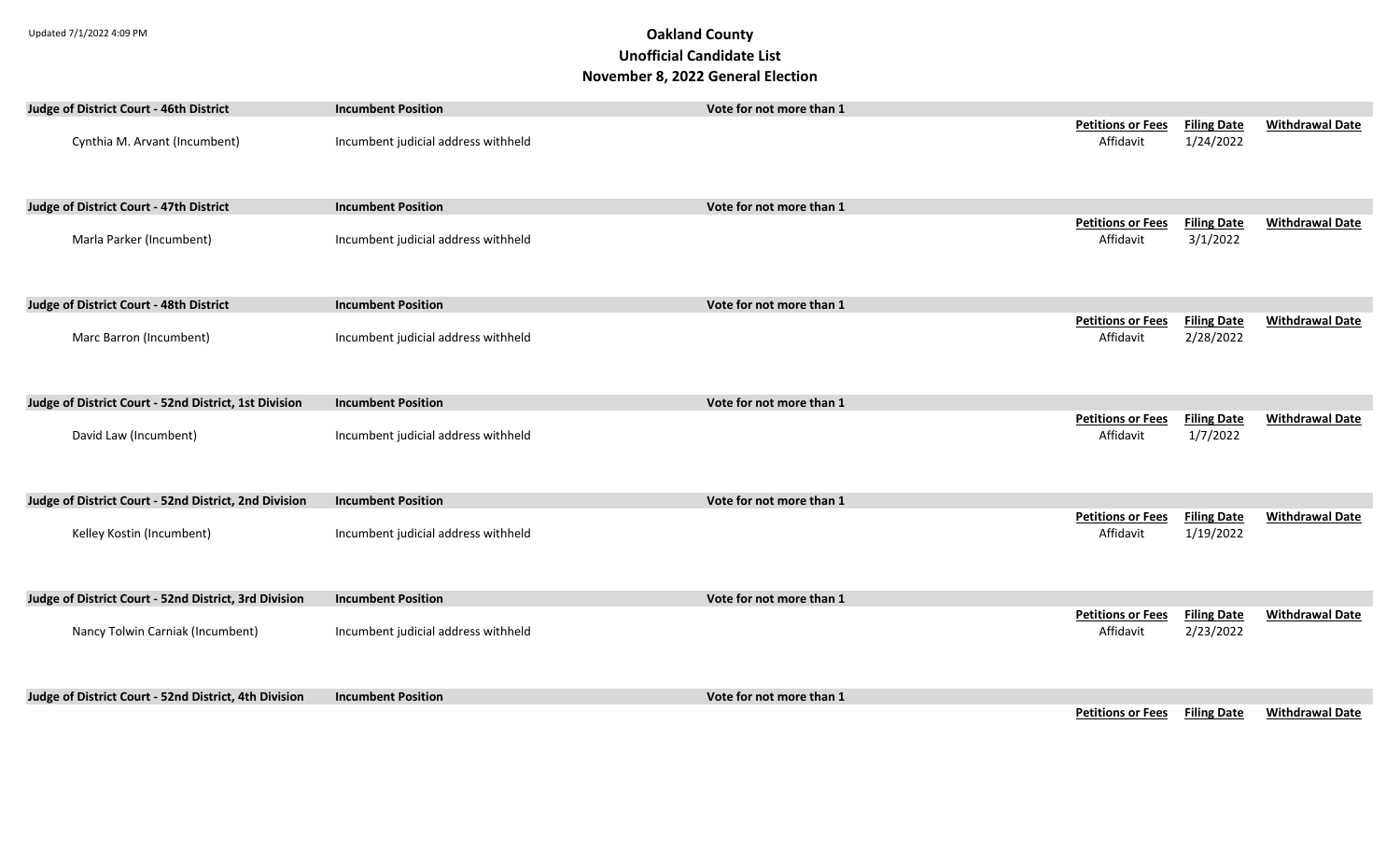| <b>Mott Community College</b>    |                                             |                               |                         |                          |                    |                        |
|----------------------------------|---------------------------------------------|-------------------------------|-------------------------|--------------------------|--------------------|------------------------|
| <b>Board of Trustees Member</b>  | Vote for not more than 3                    | 6 Year Term                   |                         |                          |                    |                        |
|                                  |                                             |                               |                         | <b>Petitions or Fees</b> | <b>Filing Date</b> | <b>Withdrawal Date</b> |
|                                  |                                             |                               |                         |                          |                    |                        |
|                                  |                                             |                               |                         |                          |                    |                        |
|                                  |                                             |                               |                         |                          |                    |                        |
|                                  |                                             |                               |                         |                          |                    |                        |
| <b>Oakland Community College</b> |                                             |                               |                         |                          |                    |                        |
| <b>Board of Trustees Member</b>  | Vote for not more than 3                    | 6 Year Term                   |                         |                          |                    |                        |
|                                  |                                             |                               |                         | <b>Petitions or Fees</b> | <b>Filing Date</b> | <b>Withdrawal Date</b> |
| Kathleen Anna Bertolini          | 7238 N. Village Dr., Clarkston, MI 48346    | (248) 884-8418                | kbertolini@comcast.net  | Fee                      | 6/17/2022          |                        |
| Pamela Jackson                   | 5736 Lancaster Ln., Commerce, MI 48382      | (248) 767-4240                | pjandaway@yahoo.com     | Fee                      | 4/5/2022           |                        |
| Darko Martinovski                | 295 Coldiron Dr., Rochester Hills, MI 48307 | (248) 470-1626                | martinovski_d@yahoo.com | Fee                      | 6/6/2022           |                        |
|                                  |                                             |                               |                         |                          |                    |                        |
|                                  |                                             |                               |                         |                          |                    |                        |
|                                  |                                             |                               |                         |                          |                    |                        |
|                                  |                                             |                               |                         |                          |                    |                        |
| <b>Schoolcraft College</b>       |                                             |                               |                         |                          |                    |                        |
| <b>Board of Trustees Member</b>  | Vote for not more than 2                    | 6 Year Term                   |                         |                          |                    |                        |
|                                  |                                             |                               |                         | <b>Petitions or Fees</b> | <b>Filing Date</b> | <b>Withdrawal Date</b> |
|                                  |                                             |                               |                         |                          |                    |                        |
|                                  |                                             |                               |                         |                          |                    |                        |
|                                  |                                             |                               |                         |                          |                    |                        |
|                                  |                                             |                               |                         |                          |                    |                        |
| <b>Board of Trustees Member</b>  | Vote for not more than 1                    | <b>Term Ending 12/31/2024</b> |                         |                          |                    |                        |
|                                  |                                             |                               |                         |                          |                    |                        |
|                                  |                                             |                               |                         |                          |                    |                        |
|                                  |                                             |                               |                         |                          |                    |                        |
|                                  |                                             |                               |                         |                          |                    |                        |
|                                  |                                             |                               |                         |                          |                    |                        |
| <b>Clarkston City</b>            |                                             |                               |                         |                          |                    |                        |
| <b>Mayor</b>                     | Vote for not more than 1                    | 2 Year Term                   |                         |                          |                    |                        |
|                                  |                                             |                               |                         | <b>Petitions or Fees</b> | <b>Filing Date</b> | <b>Withdrawal Date</b> |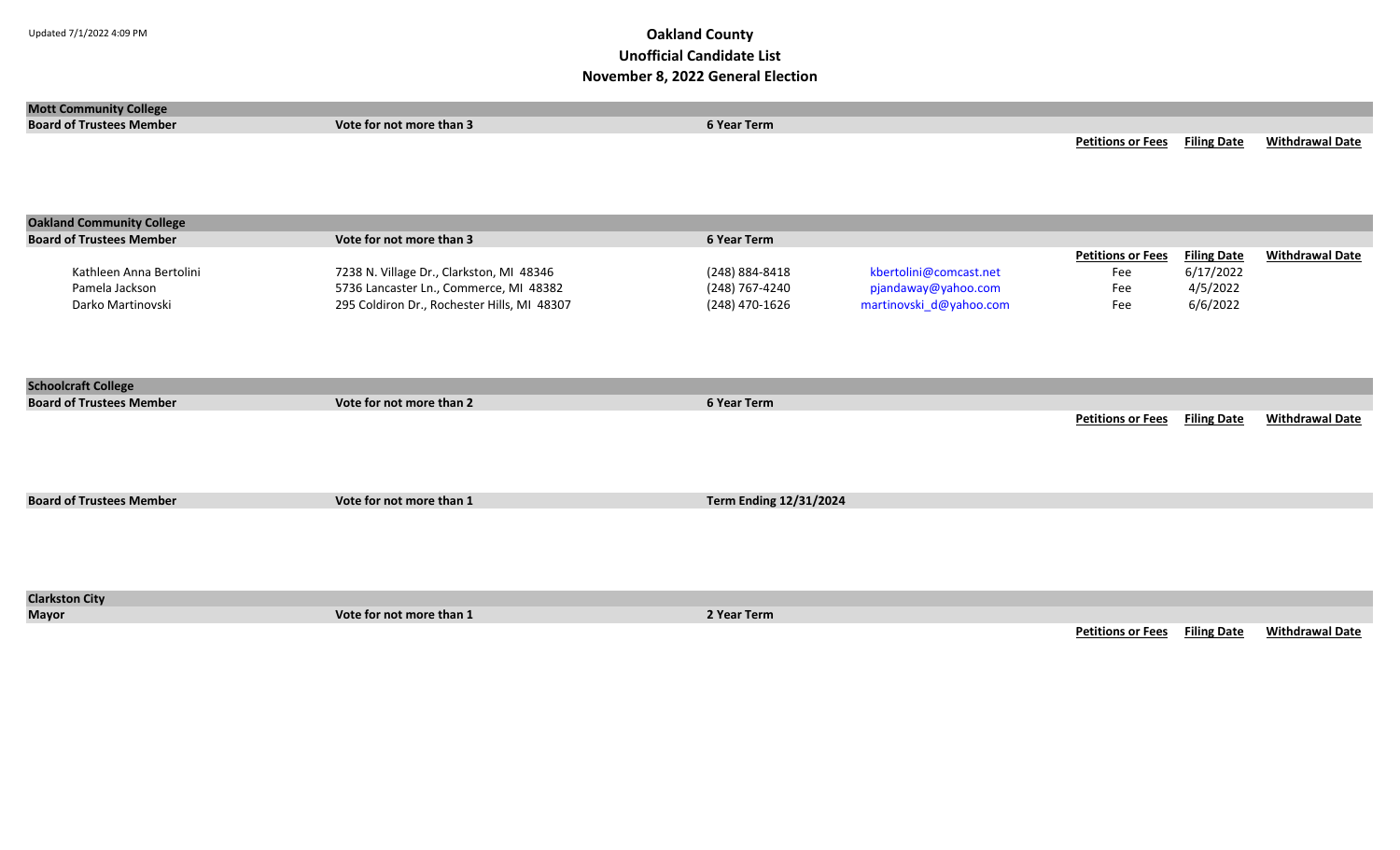| <b>Council Member</b>    | Vote for not more than 3                     | 2 Year Term                   |                       |                                       |                                 |                        |
|--------------------------|----------------------------------------------|-------------------------------|-----------------------|---------------------------------------|---------------------------------|------------------------|
|                          |                                              |                               |                       | <b>Petitions or Fees</b> Filing Date  |                                 | <b>Withdrawal Date</b> |
| <b>Keego Harbor City</b> |                                              |                               |                       |                                       |                                 |                        |
| <b>Council Member</b>    | Vote for not more than 1                     | 3 Year Term                   |                       |                                       |                                 |                        |
|                          |                                              |                               |                       | <b>Petitions or Fees</b>              | <b>Filing Date</b>              | <b>Withdrawal Date</b> |
| <b>Orchard Lake City</b> |                                              |                               |                       |                                       |                                 |                        |
| <b>Council Member</b>    | Vote for not more than 2                     | 3 Year Term                   |                       |                                       |                                 |                        |
| Kevin G. Kroger          | 4305 Cherry Hill Dr., Orchard Lake, MI 48323 | (248) 931-2644                | kkroger@earthlink.net | <b>Petitions or Fees</b><br>Petitions | <b>Filing Date</b><br>5/27/2022 | <b>Withdrawal Date</b> |
| <b>Sylvan Lake City</b>  |                                              |                               |                       |                                       |                                 |                        |
| <b>Council Member</b>    | Vote for not more than 3                     | 4 Year Term                   |                       |                                       |                                 |                        |
|                          |                                              |                               |                       | <b>Petitions or Fees</b>              | <b>Filing Date</b>              | <b>Withdrawal Date</b> |
| <b>Addison Township</b>  |                                              |                               |                       |                                       |                                 |                        |
| <b>Trustee</b>           | Vote for not more than 1                     | <b>Term Ending 11/20/2024</b> |                       |                                       |                                 |                        |
|                          |                                              |                               |                       | <b>Petitions or Fees</b>              | <b>Filing Date</b>              | <b>Withdrawal Date</b> |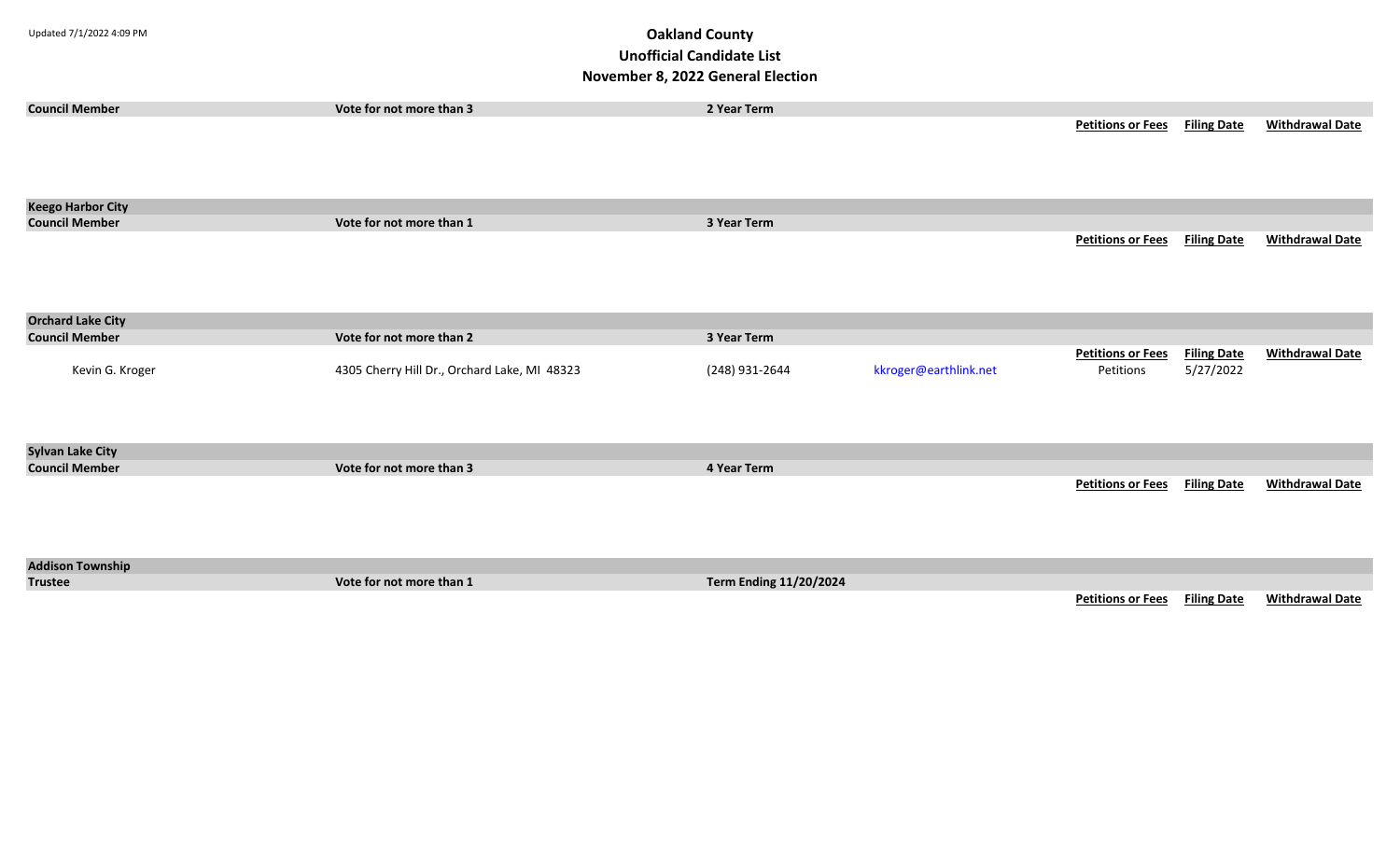| <b>Bloomfield Township</b>                                      |                                                                                                                                                   |                                                    |                                                                         |                                               |                                                           |                        |  |  |
|-----------------------------------------------------------------|---------------------------------------------------------------------------------------------------------------------------------------------------|----------------------------------------------------|-------------------------------------------------------------------------|-----------------------------------------------|-----------------------------------------------------------|------------------------|--|--|
| <b>Library Board Member</b>                                     | Vote for not more than 2                                                                                                                          | <b>Term Ending 11/20/2024</b>                      |                                                                         |                                               |                                                           |                        |  |  |
| Dani Gillman<br><b>Christine Miller Kinal</b><br>Shane Spradlin | 767 N. Glengarry Rd., Bloomfield Hills, MI 48301<br>4860 Tullamore Dr., Bloomfield Hills, MI 48304<br>3560 Roland Dr., Bloomfield Hills, MI 48301 | (248) 408-7478<br>(248) 709-5934<br>(248) 895-1182 | danigillman@gmail.com<br>mllr chrstn@yahoo.com<br>shanesprad1@yahoo.com | <b>Petitions or Fees</b><br>Fee<br>Fee<br>Fee | <b>Filing Date</b><br>2/22/2022<br>4/19/2022<br>4/18/2022 | <b>Withdrawal Date</b> |  |  |
| <b>Brandon Township</b>                                         |                                                                                                                                                   |                                                    |                                                                         |                                               |                                                           |                        |  |  |
| <b>Library Board Member</b>                                     | Vote for not more than 1                                                                                                                          | <b>Term Ending 11/20/2024</b>                      |                                                                         |                                               |                                                           |                        |  |  |
| Jay R. Taylor                                                   | 52 E. Burdick St., #33, Oxford, MI 48371                                                                                                          | $(313)$ 374-1101                                   | jaytaylor9118@gmail.com                                                 | <b>Petitions or Fees</b><br>Fee               | <b>Filing Date</b><br>3/31/2022                           | <b>Withdrawal Date</b> |  |  |
| <b>Holly Township</b>                                           |                                                                                                                                                   |                                                    |                                                                         |                                               |                                                           |                        |  |  |
| <b>Library Board Member</b>                                     | Vote for not more than 2                                                                                                                          | <b>Term Ending 11/20/2024</b>                      |                                                                         |                                               |                                                           |                        |  |  |
| Shannon Cole<br>Natalie Nenadovich                              | 731 E. Sherman St., Holly, MI 48442<br>3282 Herrington, Holly, MI 48442                                                                           | (248) 660-3130<br>(248) 705-4450                   | shcole107@gmail.com<br>nmnenado@yahoo.com                               | <b>Petitions or Fees</b><br>Fee<br>Fee        | <b>Filing Date</b><br>4/12/2022<br>4/18/2022              | <b>Withdrawal Date</b> |  |  |
| <b>Beverly Hills Village</b>                                    |                                                                                                                                                   |                                                    |                                                                         |                                               |                                                           |                        |  |  |
| <b>Council Member</b>                                           | Vote for not more than 4                                                                                                                          | 4 Year Term                                        |                                                                         |                                               |                                                           |                        |  |  |
|                                                                 |                                                                                                                                                   |                                                    |                                                                         | <b>Petitions or Fees</b>                      | <b>Filing Date</b>                                        | <b>Withdrawal Date</b> |  |  |
| <b>Bingham Farms Village</b>                                    |                                                                                                                                                   |                                                    |                                                                         |                                               |                                                           |                        |  |  |
| <b>President</b>                                                | Vote for not more than 1                                                                                                                          | 4 Year Term                                        |                                                                         |                                               |                                                           |                        |  |  |
| Lisa M. Blackburn                                               | 30231 Bristol Ln., Bingham Farms, MI 48025                                                                                                        | (734) 934-2139                                     | lisablackburn04@comcast.net                                             | <b>Petitions or Fees</b><br>Petitions         | <b>Filing Date</b><br>6/7/2022                            | <b>Withdrawal Date</b> |  |  |

| <b>Trustee</b> | Vote for not more than 3                    | 4 Year Term    |                   |                                      |           |                        |
|----------------|---------------------------------------------|----------------|-------------------|--------------------------------------|-----------|------------------------|
|                |                                             |                |                   | <b>Petitions or Fees</b> Filing Date |           | <b>Withdrawal Date</b> |
| Diane Howard   | 32856 Outland Trl., Bingham Farms, MI 48025 | (248) 217-0354 | diane@blissmp.com | Petitions                            | 6/28/2022 |                        |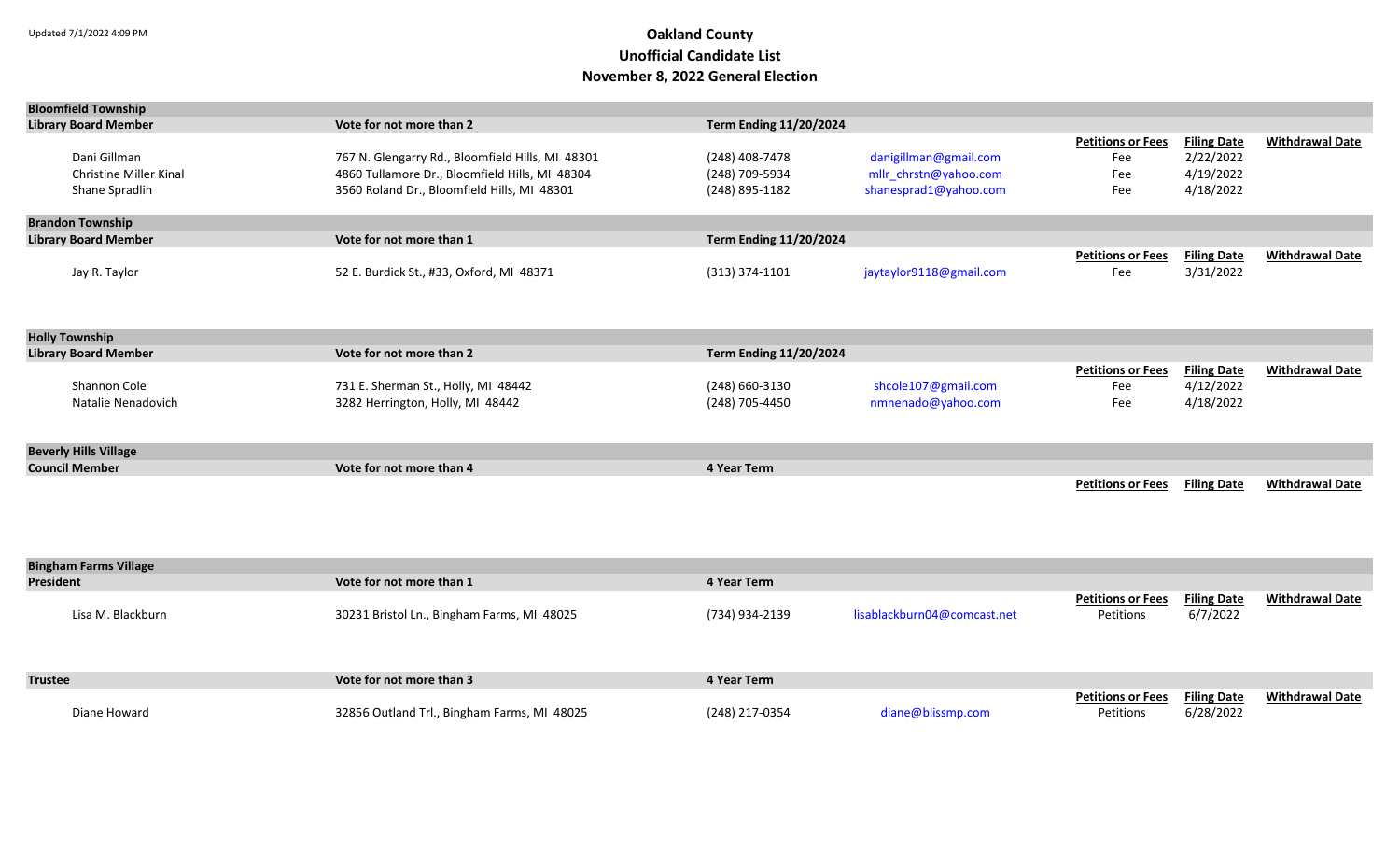| <b>Franklin Village</b>     |                                           |                                      |                          |                          |                    |                        |
|-----------------------------|-------------------------------------------|--------------------------------------|--------------------------|--------------------------|--------------------|------------------------|
| <b>Trustee</b>              | Vote for not more than 3                  | 4 Year Term                          |                          |                          |                    |                        |
|                             |                                           |                                      |                          | <b>Petitions or Fees</b> | <b>Filing Date</b> | <b>Withdrawal Date</b> |
| David Goldberg              | 27341 Willowgreen Ct., Franklin, MI 48025 | (248) 496-5858                       | dgoldberg@franklin.mi.us | Fee                      | 6/17/2022          |                        |
|                             |                                           |                                      |                          |                          |                    |                        |
|                             |                                           |                                      |                          |                          |                    |                        |
|                             |                                           |                                      |                          |                          |                    |                        |
| <b>Library Board Member</b> | Vote for not more than 2                  | <b>6 Year Term</b>                   |                          |                          |                    |                        |
|                             |                                           |                                      |                          | <b>Petitions or Fees</b> | <b>Filing Date</b> | <b>Withdrawal Date</b> |
|                             |                                           |                                      |                          |                          |                    |                        |
|                             |                                           |                                      |                          |                          |                    |                        |
| <b>Holly Village</b>        |                                           |                                      |                          |                          |                    |                        |
| <b>President</b>            | Vote for not more than 1                  | 2 Year Term                          |                          |                          |                    |                        |
|                             |                                           |                                      |                          | <b>Petitions or Fees</b> | <b>Filing Date</b> | <b>Withdrawal Date</b> |
| Ryan J. Delaney             | 210 College St., Holly, MI 48442          | (810) 513-9097                       | rdelaney87@gmail.com     | Petitions                | 3/29/2022          |                        |
| Debra Musgrave-Rood         | 103 Railroad St., Holly, MI 48442         | (989) 429-0912                       | dkrood@yahoo.com         | Petitions                | 4/12/2022          |                        |
|                             |                                           |                                      |                          |                          |                    |                        |
|                             |                                           |                                      |                          |                          |                    |                        |
| <b>Council Member</b>       | Vote for not more than 3                  | <b>4 Year Term</b>                   |                          |                          |                    |                        |
|                             |                                           |                                      |                          | <b>Petitions or Fees</b> | <b>Filing Date</b> | <b>Withdrawal Date</b> |
| April Brandon               | 414 Oakland St., Holly, MI 48442          | (248) 533-3775                       | aprilgrace4477@gmail.com | Petitions                | 3/23/2022          |                        |
| Amber Kier                  | 710 E. Maple St., Holly, MI 48442         | (248) 807-0619                       | michiganmp75@hotmail.com | Petitions                | 5/23/2022          |                        |
| Daniel C. Wendel            | 108 Airport Dr., Holly, MI 48442          | (248) 797-2290                       | dcwendel2@gmail.com      | Petitions                | 6/27/2022          |                        |
| <b>Buster Winebrenner</b>   | 409 North St., Holly, MI 48442            | $(248)$ 634-3610                     |                          | Petitions                | 5/9/2022           |                        |
| <b>Lake Orion Village</b>   |                                           |                                      |                          |                          |                    |                        |
| <b>Council Member</b>       | Vote for not more than 4                  | 3 Highest Vote Totals - 4 Year Term  |                          |                          |                    |                        |
|                             |                                           | 4th Highest Vote Total - 2 Year Term |                          |                          |                    |                        |
|                             |                                           |                                      |                          | <b>Petitions or Fees</b> | <b>Filing Date</b> | <b>Withdrawal Date</b> |
| Douglas Hobbs               | 329 E. Jackson St., Lake Orion, MI 48362  | (248) 931-1776                       | djhb77@att.net           | Petitions                | 6/29/2022          |                        |
|                             |                                           |                                      |                          |                          |                    |                        |
| <b>Leonard Village</b>      |                                           |                                      |                          |                          |                    |                        |
| <b>Trustee</b>              | Vote for not more than 2                  | <b>4 Year Term</b>                   |                          |                          |                    |                        |
|                             |                                           |                                      |                          |                          |                    |                        |

**Petitions or Fees Filing Date Withdrawal Date**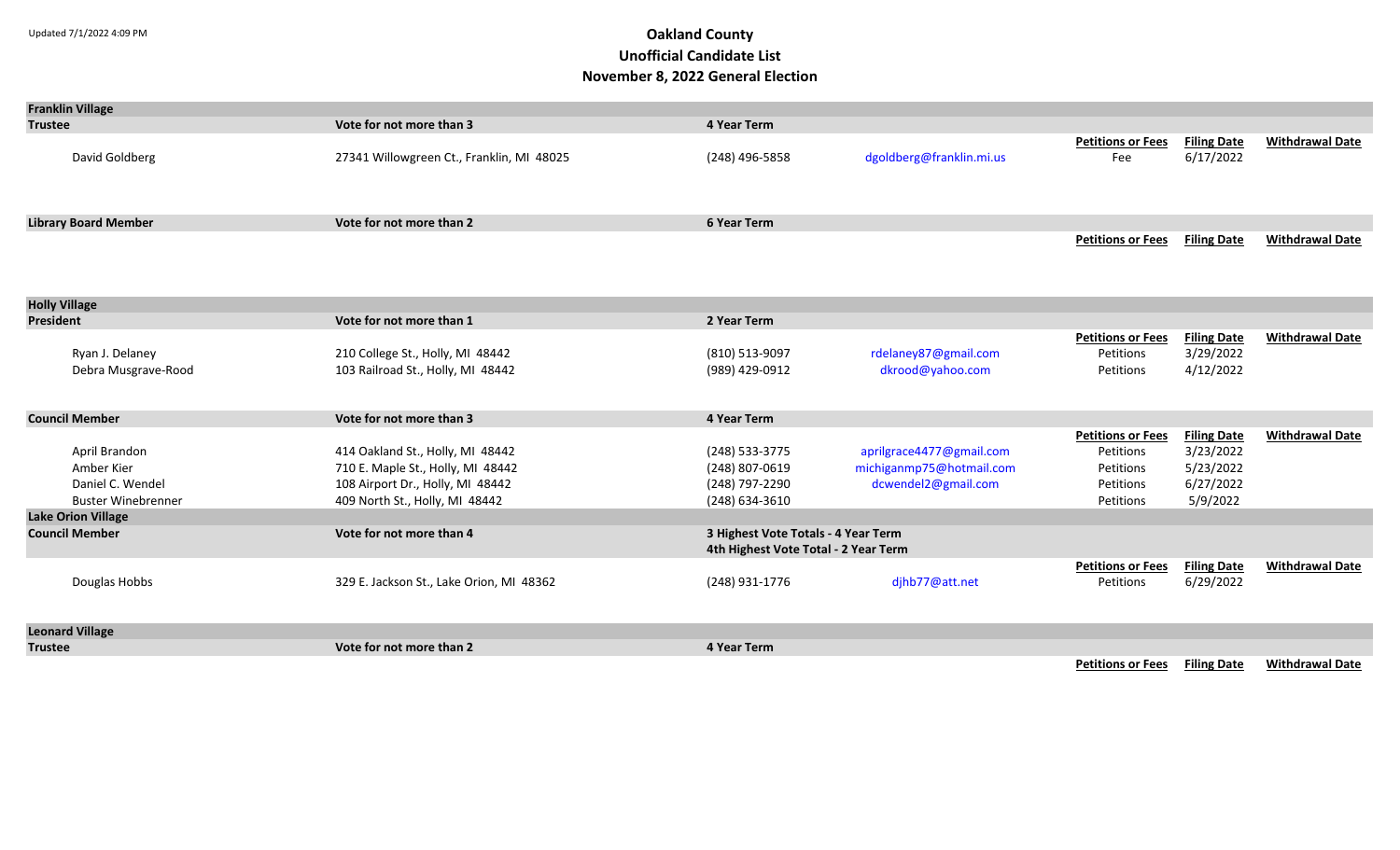| <b>Trustee</b>            | Vote for not more than 1              | <b>Term Ending 11/20/2024</b> |                      |                                      |                    |                        |
|---------------------------|---------------------------------------|-------------------------------|----------------------|--------------------------------------|--------------------|------------------------|
|                           |                                       |                               |                      | <b>Petitions or Fees</b>             | <b>Filing Date</b> | <b>Withdrawal Date</b> |
|                           |                                       |                               |                      |                                      |                    |                        |
|                           |                                       |                               |                      |                                      |                    |                        |
|                           |                                       |                               |                      |                                      |                    |                        |
| <b>Milford Village</b>    |                                       |                               |                      |                                      |                    |                        |
| <b>President</b>          | Vote for not more than 1              | 2 Year Term                   |                      |                                      |                    |                        |
|                           |                                       |                               |                      | <b>Petitions or Fees</b>             | <b>Filing Date</b> | <b>Withdrawal Date</b> |
|                           |                                       |                               |                      |                                      |                    |                        |
|                           |                                       |                               |                      |                                      |                    |                        |
|                           |                                       |                               |                      |                                      |                    |                        |
| <b>Council Member</b>     | Vote for not more than 3              | 4 Year Term                   |                      |                                      |                    |                        |
|                           |                                       |                               |                      | <b>Petitions or Fees</b>             | <b>Filing Date</b> | <b>Withdrawal Date</b> |
|                           |                                       |                               |                      |                                      |                    |                        |
|                           |                                       |                               |                      |                                      |                    |                        |
|                           |                                       |                               |                      |                                      |                    |                        |
| <b>Ortonville Village</b> | Vote for not more than 1              | 2 Year Term                   |                      |                                      |                    |                        |
| President                 |                                       |                               |                      |                                      |                    |                        |
|                           |                                       |                               |                      | <b>Petitions or Fees</b>             | <b>Filing Date</b> | <b>Withdrawal Date</b> |
|                           |                                       |                               |                      |                                      |                    |                        |
|                           |                                       |                               |                      |                                      |                    |                        |
| <b>Trustee</b>            | Vote for not more than 3              | 4 Year Term                   |                      |                                      |                    |                        |
|                           |                                       |                               |                      | <b>Petitions or Fees</b>             | <b>Filing Date</b> | <b>Withdrawal Date</b> |
| Kay Green                 | 115 Granger Rd., Ortonville, MI 48462 | (248) 884-9040                | greenk1950@gmail.com | Petitions                            | 6/9/2022           |                        |
|                           |                                       |                               |                      |                                      |                    |                        |
|                           |                                       |                               |                      |                                      |                    |                        |
|                           |                                       |                               |                      |                                      |                    |                        |
| <b>Trustee</b>            | Vote for not more than 1              | <b>Term Ending 11/18/2024</b> |                      |                                      |                    |                        |
|                           |                                       |                               |                      | <b>Petitions or Fees</b> Filing Date |                    | <b>Withdrawal Date</b> |
|                           |                                       |                               |                      |                                      |                    |                        |
|                           |                                       |                               |                      |                                      |                    |                        |
|                           |                                       |                               |                      |                                      |                    |                        |
| <b>Oxford Village</b>     |                                       |                               |                      |                                      |                    |                        |
| <b>Council Member</b>     | Vote for not more than 3              | 4 Year Term                   |                      |                                      |                    |                        |
|                           |                                       |                               |                      | <b>Petitions or Fees</b>             | <b>Filing Date</b> | <b>Withdrawal Date</b> |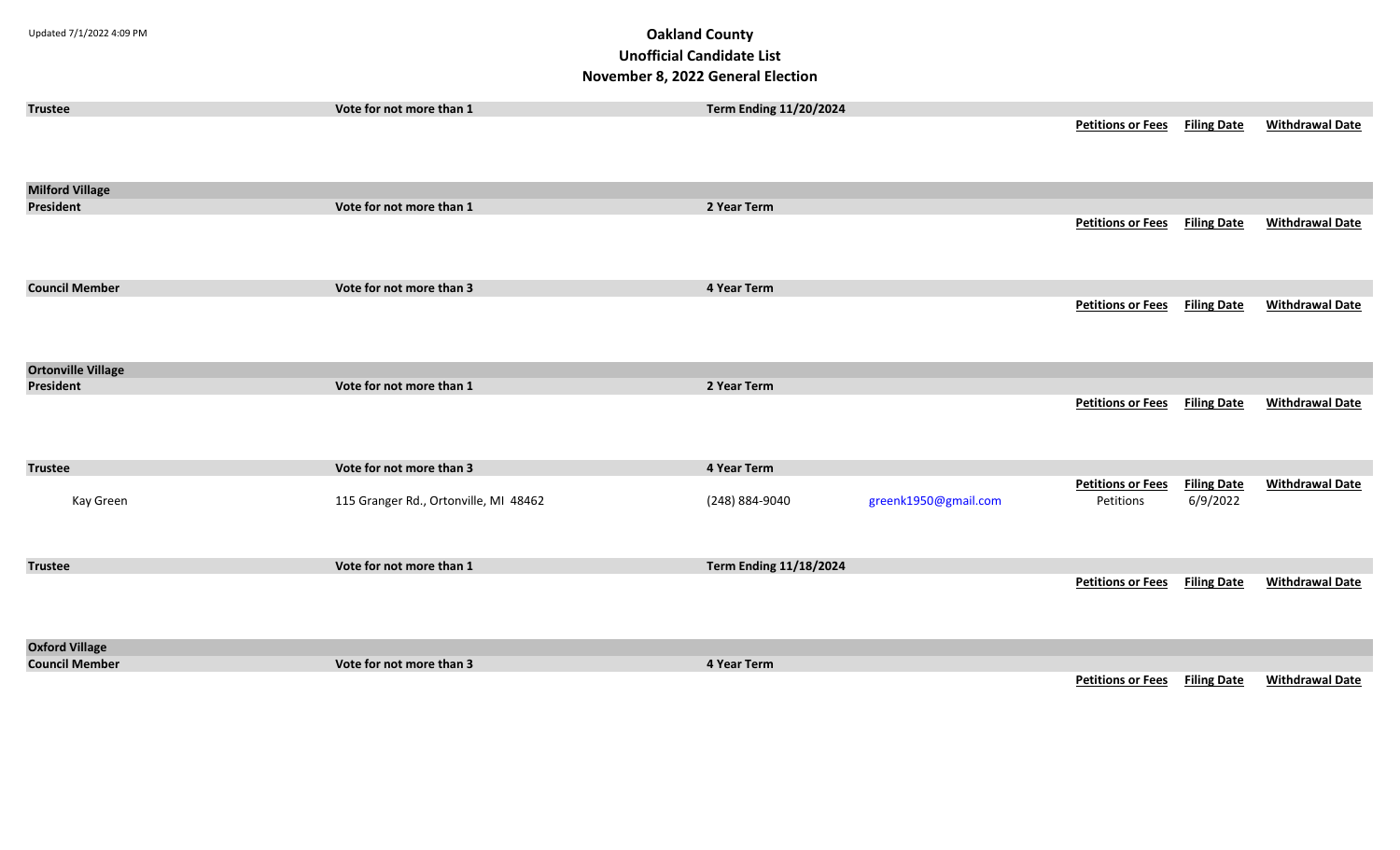| <b>Wolverine Lake Village</b>   |                                                  |                                      |                                |                          |                                 |                        |
|---------------------------------|--------------------------------------------------|--------------------------------------|--------------------------------|--------------------------|---------------------------------|------------------------|
| <b>Council Member</b>           | Vote for not more than 4                         | 3 Highest Vote Totals - 4 Year Term  |                                |                          |                                 |                        |
|                                 |                                                  | 4th Highest Vote Total - 2 Year Term |                                |                          |                                 |                        |
|                                 |                                                  |                                      |                                | <b>Petitions or Fees</b> | <b>Filing Date</b>              | <b>Withdrawal Date</b> |
| Pamela A. Kaznecki              | 334 Angola, Wolverine Lake, MI 48390             | (248) 624-9104                       | pkaznecki@aol.com              | Petitions                | 6/15/2022                       |                        |
|                                 |                                                  |                                      |                                |                          |                                 |                        |
|                                 |                                                  |                                      |                                |                          |                                 |                        |
| <b>Almont Community Schools</b> |                                                  |                                      |                                |                          |                                 |                        |
| <b>Board Member</b>             | Vote for not more than 2                         | <b>6 Year Term</b>                   |                                |                          |                                 |                        |
|                                 |                                                  |                                      |                                | <b>Petitions or Fees</b> | <b>Filing Date</b>              | <b>Withdrawal Date</b> |
|                                 |                                                  |                                      |                                |                          |                                 |                        |
|                                 |                                                  |                                      |                                |                          |                                 |                        |
| <b>Board Member</b>             | Vote for not more than 1                         | <b>Term Ending 12/31/2026</b>        |                                |                          |                                 |                        |
|                                 |                                                  |                                      |                                | <b>Petitions or Fees</b> | <b>Filing Date</b>              | <b>Withdrawal Date</b> |
|                                 |                                                  |                                      |                                |                          |                                 |                        |
|                                 |                                                  |                                      |                                |                          |                                 |                        |
|                                 |                                                  |                                      |                                |                          |                                 |                        |
| <b>Board Member</b>             | Vote for not more than 1                         | <b>Term Ending 12/31/2024</b>        |                                |                          |                                 |                        |
|                                 |                                                  |                                      |                                | <b>Petitions or Fees</b> | <b>Filing Date</b>              | <b>Withdrawal Date</b> |
|                                 |                                                  |                                      |                                |                          |                                 |                        |
|                                 |                                                  |                                      |                                |                          |                                 |                        |
| <b>Avondale School District</b> |                                                  |                                      |                                |                          |                                 |                        |
| <b>Board Member</b>             | Vote for not more than 4                         | 4 Year Term                          |                                |                          |                                 |                        |
|                                 |                                                  |                                      |                                | <b>Petitions or Fees</b> | <b>Filing Date</b>              | <b>Withdrawal Date</b> |
| Terry E. Lang                   | 2361 Hempstead Rd., Auburn Hills, MI 48326       | (248) 495-0950                       | tlang@thinkservicefirst.com    | Fee                      | 5/11/2022                       |                        |
| Charles W. Tischer              | 3095 Honor Dr., Rochester Hills, MI 48309        | (248) 852-0045                       | chiptischer@yahoo.com          | Fee                      | 5/13/2022                       |                        |
|                                 |                                                  |                                      |                                |                          |                                 |                        |
|                                 |                                                  |                                      |                                |                          |                                 |                        |
| <b>Berkley School District</b>  |                                                  |                                      |                                |                          |                                 |                        |
| <b>Board Member</b>             | Vote for not more than 3                         | 6 Year Term                          |                                | <b>Petitions or Fees</b> |                                 | <b>Withdrawal Date</b> |
| Jason M. Deneau                 | 14301 Hart St., Oak Park, MI 48237               | (248) 629-0404                       | electdeneau@gmail.com          | Fee                      | <b>Filing Date</b><br>1/26/2022 |                        |
| <b>Barrie Frankel</b>           | 26376 Huntington Rd., Huntington Woods, MI 48070 | (248) 939-4643                       | barriebsdschoolboard@gmail.com | Fee                      | 3/17/2022                       |                        |

Barrie Frankel 26376 Huntington Rd., Huntington Woods, MI 48070 (248) 939-4643 [barriebsdschoolboard@gmail.com](mailto:barriebsdschoolboard@gmail.com) Fee 3/17/2022

10745 Kingston Ave., Huntington Woods, MI 48070 (248) 219-2427 [mtripp1966@gmail.com](mailto:mtripp1966@gmail.com) Fee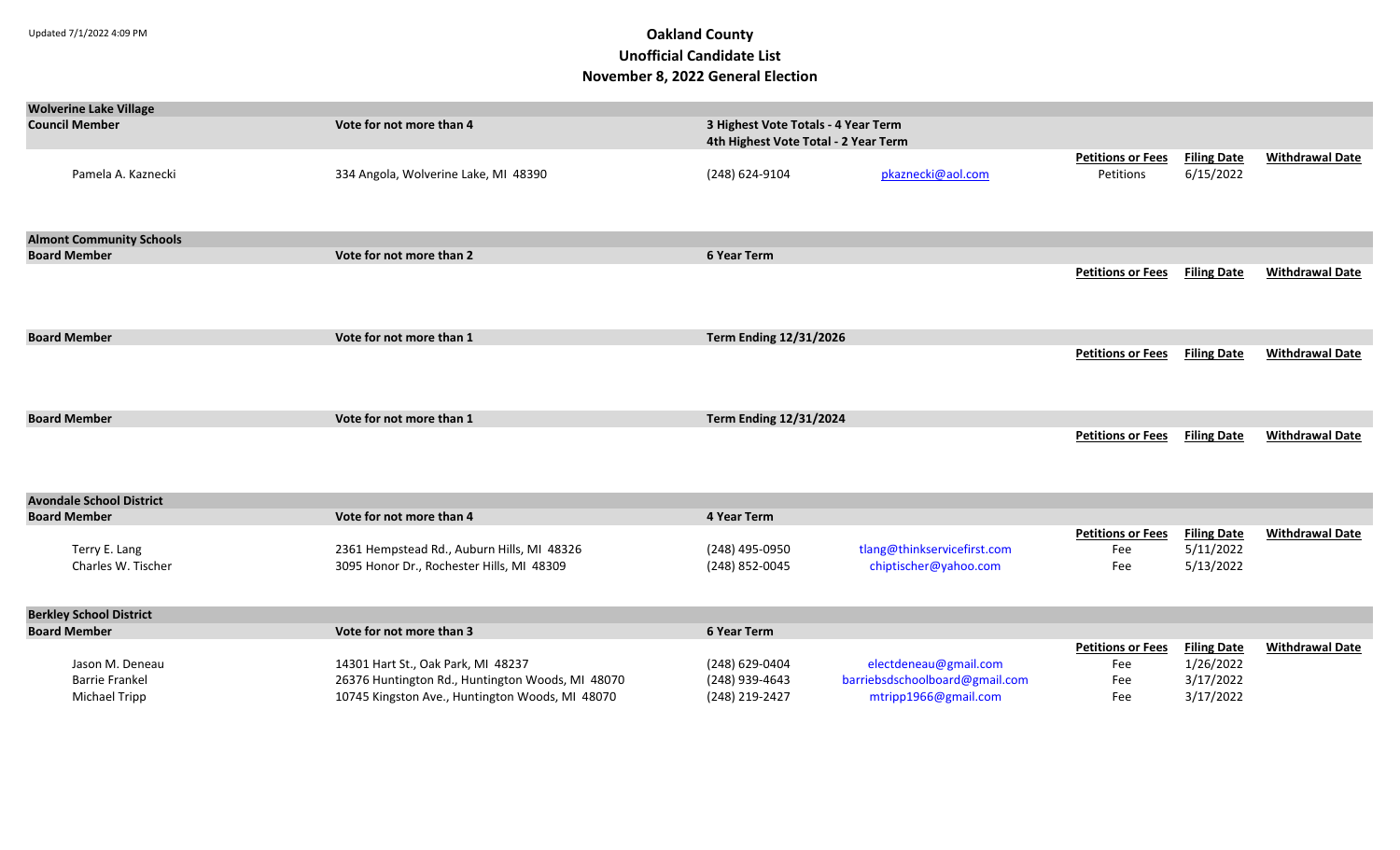| <b>Birmingham Public Schools</b>     |                                                     |                    |                             |                          |                    |                        |
|--------------------------------------|-----------------------------------------------------|--------------------|-----------------------------|--------------------------|--------------------|------------------------|
| <b>Board Member</b>                  | Vote for not more than 2                            | <b>6 Year Term</b> |                             |                          |                    |                        |
|                                      |                                                     |                    |                             | <b>Petitions or Fees</b> | <b>Filing Date</b> | <b>Withdrawal Date</b> |
| Samuel Oh                            | 820 Hazel St., Birmingham, MI 48009                 | (312) 339-8308     | samuel.e.oh@gmail.com       | Fee                      | 5/17/2022          |                        |
| Kimberly Whitman                     | 18639 Warwick St., Beverly Hills, MI 48025          | (248) 760-3011     | kimwhtmn@aol.com            | Fee                      | 6/27/2022          |                        |
| Colleen Zammit                       | 18614 Warwick St., Beverly Hills, MI 48025          | (248) 901-9992     |                             | Fee                      | 6/17/2022          |                        |
|                                      |                                                     |                    |                             |                          |                    |                        |
| <b>Bloomfield Hills Schools</b>      |                                                     |                    |                             |                          |                    |                        |
| <b>Board Member</b>                  | Vote for not more than 4                            | <b>4 Year Term</b> |                             |                          |                    |                        |
|                                      |                                                     |                    |                             | <b>Petitions or Fees</b> | <b>Filing Date</b> | <b>Withdrawal Date</b> |
| Lindsay G. Baker                     | 32406 Franklin Rd., Unit 250204, Franklin, MI 48025 | (248) 497-9379     | electlindsaybaker@gmail.com | Fee                      | 5/19/2022          |                        |
| <b>Tareg Falah</b>                   | 6743 Vachon Dr., Bloomfield Hills, MI 48301         | (248) 533-7321     | tfalah@gmail.com            | Fee                      | 5/2/2022           |                        |
| Meagan M. Hill                       | 3915 E. Newland Dr., West Bloomfield, MI 48323      | (248) 763-5938     | electmeaganhill@gmail.com   | Fee                      | 5/20/2022          |                        |
| Paul Kolin                           | 4297 Sunningdale Dr., Bloomfield Hills, MI 48302    | (203) 570-2155     | pkolin2022@gmail.com        | Fee                      | 5/13/2022          |                        |
| Harris Ng                            | 32406 Franklin Rd., Unit 250204, Franklin, MI 48025 | (947) 900-1548     | electharrisng@gmail.com     | Fee                      | 5/11/2022          |                        |
| Carolyn Noble                        | 1015 Brenthaven Dr., Bloomfield Hills, MI 48304     | (248) 835-4234     | electcarolynnoble@gmail.com | Fee                      | 6/22/2022          |                        |
| Lauren Wilson                        | 500 Overbrook Rd., Bloomfield Hills, MI 48302       | (248) 607-1307     | laurenmakiwilson@gmail.com  | Fee                      | 6/2/2022           |                        |
| <b>Brandon School District</b>       |                                                     |                    |                             |                          |                    |                        |
| <b>Board Member</b>                  | Vote for not more than 3                            | <b>4 Year Term</b> |                             |                          |                    |                        |
|                                      |                                                     |                    |                             | <b>Petitions or Fees</b> | <b>Filing Date</b> | <b>Withdrawal Date</b> |
| <b>Vinny Bills</b>                   | 4163 McGinnis Rd., Holly, MI 48442                  | (248) 817-7199     | vinnybills25@gmail.com      | Petitions                | 5/2/2022           |                        |
| Melissa Clark                        | 381 Ridgewood Drive N., Ortonville, MI 48462        | (248) 379-5294     | melclark081@gmail.com       | Fee                      | 5/5/2022           |                        |
|                                      |                                                     |                    |                             |                          |                    |                        |
| <b>Clarenceville School District</b> |                                                     |                    |                             |                          |                    |                        |
| <b>Board Member</b>                  | Vote for not more than 3                            | <b>4 Year Term</b> |                             |                          |                    |                        |
|                                      |                                                     |                    |                             | <b>Petitions or Fees</b> | <b>Filing Date</b> | <b>Withdrawal Date</b> |
|                                      |                                                     |                    |                             |                          |                    |                        |
| <b>Clarkston Community Schools</b>   |                                                     |                    |                             |                          |                    |                        |
| <b>Board Member</b>                  | Vote for not more than 2                            | <b>6 Year Term</b> |                             |                          |                    |                        |
|                                      |                                                     |                    |                             | <b>Petitions or Fees</b> | <b>Filing Date</b> | <b>Withdrawal Date</b> |
| Christy Giampetroni                  | 15 Waldon Rd., Clarkston, MI 48346                  | $(248)$ 464-1727   | electchristyg@gmail.com     | Fee                      | 4/4/2022           |                        |
| Amanda Love                          | 4175 Meyers Rd., Waterford, MI 48329                | (734) 845-6395     | mandigrove22@yahoo.com      | Petitions                | 3/25/2022          |                        |
| David Meyer                          | 10584 Whitby Ct., Clarkston, MI 48348               | (248) 795-5436     | hdavidmeyer3@gmail.com      | Petitions                | 8/26/2021          | 6/10/2022              |
| Kathy Paul                           | 9789 Norman Rd., Clarkston, MI 48348                | (248) 802-0282     | truthsetfree@yahoo.com      | Fee                      | 5/11/2022          |                        |
| <b>Clawson Public Schools</b>        |                                                     |                    |                             |                          |                    |                        |
| <b>Board Member</b>                  | Vote for not more than 4                            | <b>4 Year Term</b> |                             |                          |                    |                        |
|                                      |                                                     |                    |                             | <b>Petitions or Fees</b> | <b>Filing Date</b> | <b>Withdrawal Date</b> |
| Samantha Hanser-Maynard              | 941 Shenandoah Ct., Clawson, MI 48017               | (248) 629-9350     | smhansermaynard@gmail.com   | Fee                      | 6/10/2022          |                        |
|                                      |                                                     |                    |                             |                          |                    |                        |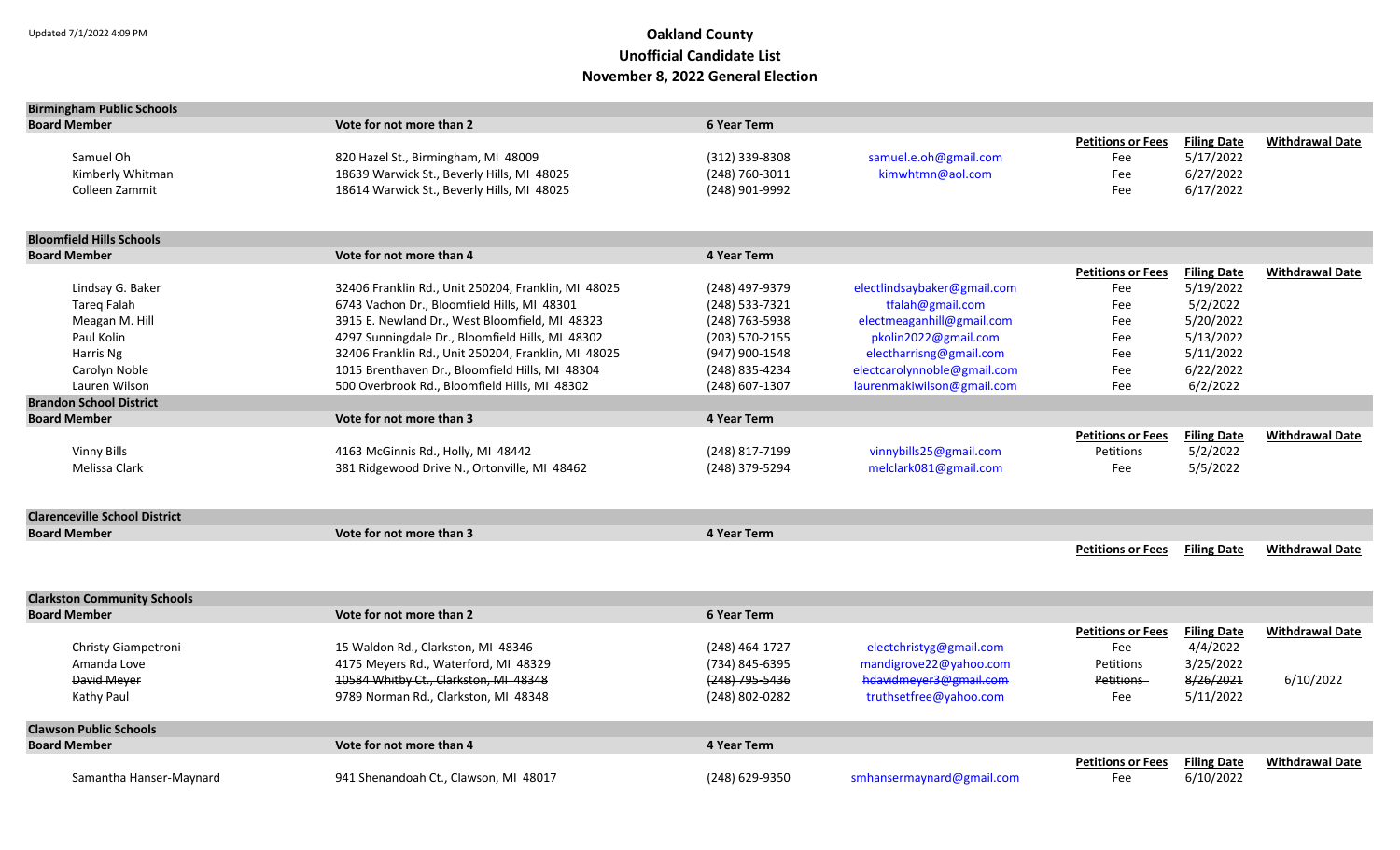| <b>Farmington Public School District</b> |                                                           |                               |                        |                          |                    |                        |
|------------------------------------------|-----------------------------------------------------------|-------------------------------|------------------------|--------------------------|--------------------|------------------------|
| <b>Board Member</b>                      | Vote for not more than 3                                  | 6 Year Term                   |                        |                          |                    |                        |
|                                          |                                                           |                               |                        | <b>Petitions or Fees</b> | <b>Filing Date</b> | <b>Withdrawal Date</b> |
| Angie Smith                              | 30436 Ramblewood Club Dr. #48, Farmington Hills, MI 48331 | (248) 505-1938                | angiesgiftas@gmail.com | Fee                      | 3/16/2022          |                        |
| Terri Ann Weems                          | 29149 Bradmoor Ct., Farmington Hills, MI 48334            | (313) 282-8400                | terriweems@yahoo.com   | Fee                      | 7/1/2022           |                        |
|                                          |                                                           |                               |                        |                          |                    |                        |
|                                          |                                                           |                               |                        |                          |                    |                        |
| <b>Board Member</b>                      | Vote for not more than 1                                  | <b>Term Ending 12/31/2024</b> |                        |                          |                    |                        |
|                                          |                                                           |                               |                        | <b>Petitions or Fees</b> | <b>Filing Date</b> | <b>Withdrawal Date</b> |
|                                          |                                                           |                               |                        |                          |                    |                        |
|                                          |                                                           |                               |                        |                          |                    |                        |
|                                          |                                                           |                               |                        |                          |                    |                        |
|                                          |                                                           |                               |                        |                          |                    |                        |
|                                          |                                                           |                               |                        |                          |                    |                        |
| <b>Fenton Area Public Schools</b>        |                                                           |                               |                        |                          |                    |                        |
| <b>Board Member</b>                      | Vote for not more than 4                                  | 6 Year Term                   |                        |                          |                    |                        |
|                                          |                                                           |                               |                        | <b>Petitions or Fees</b> | <b>Filing Date</b> | <b>Withdrawal Date</b> |
|                                          |                                                           |                               |                        |                          |                    |                        |
|                                          |                                                           |                               |                        |                          |                    |                        |
|                                          |                                                           |                               |                        |                          |                    |                        |
|                                          |                                                           |                               |                        |                          |                    |                        |
| <b>Ferndale Public Schools</b>           |                                                           |                               |                        |                          |                    |                        |
| <b>Board Member</b>                      | Vote for not more than 4                                  | 4 Year Term                   |                        |                          |                    |                        |
|                                          |                                                           |                               |                        |                          |                    | <b>Withdrawal Date</b> |
|                                          |                                                           |                               |                        | <b>Petitions or Fees</b> | <b>Filing Date</b> |                        |
|                                          |                                                           |                               |                        |                          |                    |                        |
|                                          |                                                           |                               |                        |                          |                    |                        |
|                                          |                                                           |                               |                        |                          |                    |                        |
| <b>Goodrich Area Schools</b>             |                                                           |                               |                        |                          |                    |                        |
| <b>Board Member</b>                      | Vote for not more than 3                                  | 6 Year Term                   |                        |                          |                    |                        |
|                                          |                                                           |                               |                        | <b>Petitions or Fees</b> | <b>Filing Date</b> | <b>Withdrawal Date</b> |
|                                          |                                                           |                               |                        |                          |                    |                        |
|                                          |                                                           |                               |                        |                          |                    |                        |
|                                          |                                                           |                               |                        |                          |                    |                        |
| <b>Grand Blanc Community Schools</b>     |                                                           |                               |                        |                          |                    |                        |
| <b>Board Member</b>                      | Vote for not more than 3                                  | 6 Year Term                   |                        |                          |                    |                        |
|                                          |                                                           |                               |                        | <b>Petitions or Fees</b> | <b>Filing Date</b> | <b>Withdrawal Date</b> |
|                                          |                                                           |                               |                        |                          |                    |                        |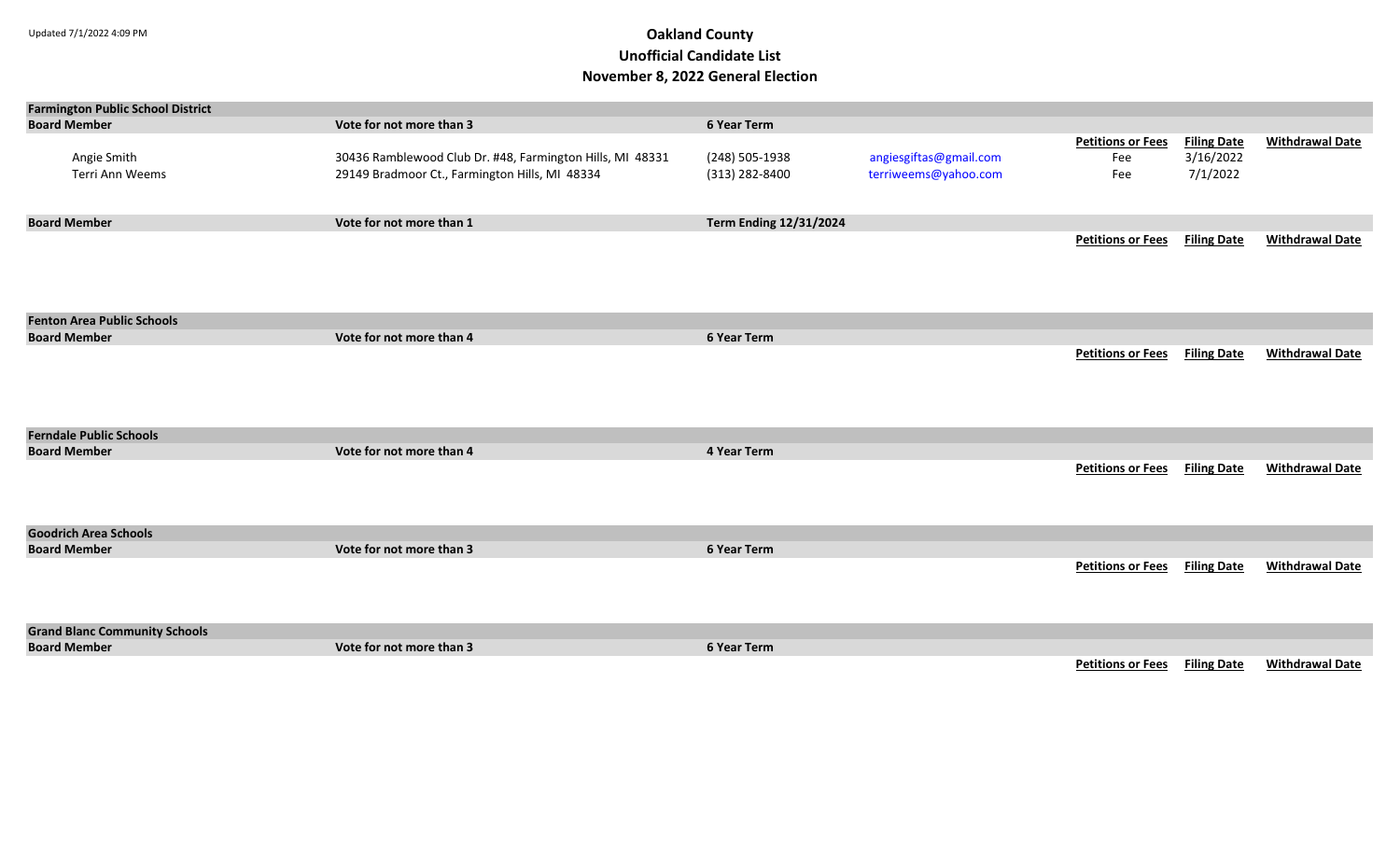| <b>School District of the City of Hazel Park</b> |                                                                                    |                               |                                                     |                          |                        |                        |
|--------------------------------------------------|------------------------------------------------------------------------------------|-------------------------------|-----------------------------------------------------|--------------------------|------------------------|------------------------|
| <b>Board Member</b>                              | Vote for not more than 3                                                           | <b>4 Year Term</b>            |                                                     |                          |                        |                        |
|                                                  |                                                                                    |                               |                                                     | <b>Petitions or Fees</b> | <b>Filing Date</b>     | <b>Withdrawal Date</b> |
| Adam Duberstein                                  | 132 W. Garfield Ave., Hazel Park, MI 48030                                         | (248) 599-2352                | adam.duberstein@gmail.com                           | Fee                      | 5/6/2022               |                        |
| Benjamin Ervin                                   | 2180 Brickley St., Ferndale, MI 48220                                              | (513) 405-0315                |                                                     | Fee                      | 3/31/2022              |                        |
| <b>Beverly Hinton</b>                            | 53 E. Annabelle, Hazel Park, MI 48030                                              | (248) 240-5459                | beverlyhinton5@yahoo.com                            | Petitions                | 4/25/2022              |                        |
| Deborah Laframboise                              | 117 Andresen Ct., Hazel Park, MI 48030                                             | (248) 275-4613                | fourboise@aol.com                                   | Petitions                | 4/25/2022              |                        |
| lan Lloyd                                        | 992 E. Mahan, Hazel Park, MI 48030                                                 | (248) 882-0225                | illoyd71@icloud.com                                 | Fee                      | 7/1/2022               |                        |
| Monica Rattee                                    | 22670 Maple Ct., Hazel Park, MI 48030                                              | (586) 216-9008                | remax.monica@yahoo.com                              | Fee                      | 4/25/2022              |                        |
| <b>Holly Area School District</b>                |                                                                                    |                               |                                                     |                          |                        |                        |
| <b>Board Member</b>                              | Vote for not more than 3                                                           | 4 Year Term                   |                                                     |                          |                        |                        |
|                                                  |                                                                                    |                               |                                                     | <b>Petitions or Fees</b> | <b>Filing Date</b>     | <b>Withdrawal Date</b> |
| Gale K. Carpenter                                | 127 Park Ave., Holly, MI 48442                                                     | (248) 249-2259                | gkcc4452@sbcglobal.net                              | Fee                      | 4/28/2022              |                        |
| Luke Murchie                                     | 8583 Fish Lk. Rd., Holly, MI 48442                                                 |                               |                                                     | Fee                      | 6/24/2022              |                        |
|                                                  |                                                                                    |                               |                                                     |                          |                        |                        |
| <b>Huron Valley Schools</b>                      |                                                                                    |                               |                                                     |                          |                        |                        |
| <b>Board Member</b>                              | Vote for not more than 3                                                           | <b>6 Year Term</b>            |                                                     |                          |                        |                        |
|                                                  |                                                                                    |                               |                                                     | <b>Petitions or Fees</b> | <b>Filing Date</b>     | <b>Withdrawal Date</b> |
| Jacob E. Dimick                                  | 2425 Bevin Ct., Commerce, MI 48382                                                 | (313) 204-1684                | jdimi34@me.com                                      | Fee                      | 9/3/2021               |                        |
| Denise L. Forrest                                | 2270 Cooley Lk. Rd., Milford, MI 48381                                             | (248) 701-7553                | forrestdenise10@gmail.com                           | Fee                      | 6/16/2022              |                        |
| <b>Board Member</b>                              | Vote for not more than 1                                                           | <b>Term Ending 12/31/2024</b> |                                                     |                          |                        |                        |
|                                                  |                                                                                    |                               |                                                     | <b>Petitions or Fees</b> | <b>Filing Date</b>     | <b>Withdrawal Date</b> |
| <b>Lindsay Cotter</b>                            | 816 E. Huron St., Milford, MI 48381                                                | (248) 685-2114                | cotterl@comcast.net                                 | Fee                      | 5/20/2022              |                        |
| <b>Lake Orion Community Schools</b>              |                                                                                    |                               |                                                     |                          |                        |                        |
| <b>Board Member</b>                              | Vote for not more than 3                                                           | <b>4 Year Term</b>            |                                                     |                          |                        |                        |
|                                                  |                                                                                    |                               |                                                     |                          |                        |                        |
|                                                  |                                                                                    |                               |                                                     | <b>Petitions or Fees</b> | <b>Filing Date</b>     | <b>Withdrawal Date</b> |
| Amie Gamache<br>Jonathan Forrest                 | 214 N. Conklin Rd., Lake Orion, MI 48362<br>1701 Oneida Trl., Lake Orion, MI 48362 | (248) 535-6043                | amiegamachelo@gmail.com<br>jonforrest92@hotmail.com | Fee                      | 3/18/2022<br>4/18/2022 |                        |
|                                                  |                                                                                    | (248) 892-3767                | jonforrest92@hotmail.com                            | <b>Petitions</b>         |                        | Disqualified           |
| Jonathan Forrest                                 | 1701 Oneida Trl., Lake Orion, MI 48362                                             |                               |                                                     | Fee                      | 5/27/2022              | 6/13/2022              |
| <b>Heather Sinawi</b>                            | 1525 Miller Rd., Lake Orion, MI 48362                                              | (248) 231-3129                | adaptivefit@yahoo.com                               | Petitions                | 2/7/2022               |                        |
| <b>The Lamphere Schools</b>                      |                                                                                    |                               |                                                     |                          |                        |                        |
| <b>Board Member</b>                              | Vote for not more than 3                                                           | <b>6 Year Term</b>            |                                                     |                          |                        |                        |
|                                                  |                                                                                    |                               |                                                     | <b>Petitions or Fees</b> | <b>Filing Date</b>     | <b>Withdrawal Date</b> |
| Anthony Austin                                   | 28675 Couzens Ave., Madison Heights, MI 48071                                      | (248) 688-8169                | anthonypaustin@1visionmediagroup.com                | Fee                      | 6/21/2022              |                        |
| <b>Madison District Public Schools</b>           |                                                                                    |                               |                                                     |                          |                        |                        |
| <b>Board Member</b>                              | Vote for not more than 3                                                           | 4 Year Term                   |                                                     |                          |                        |                        |

**Petitions or Fees Filing Date Withdrawal Date**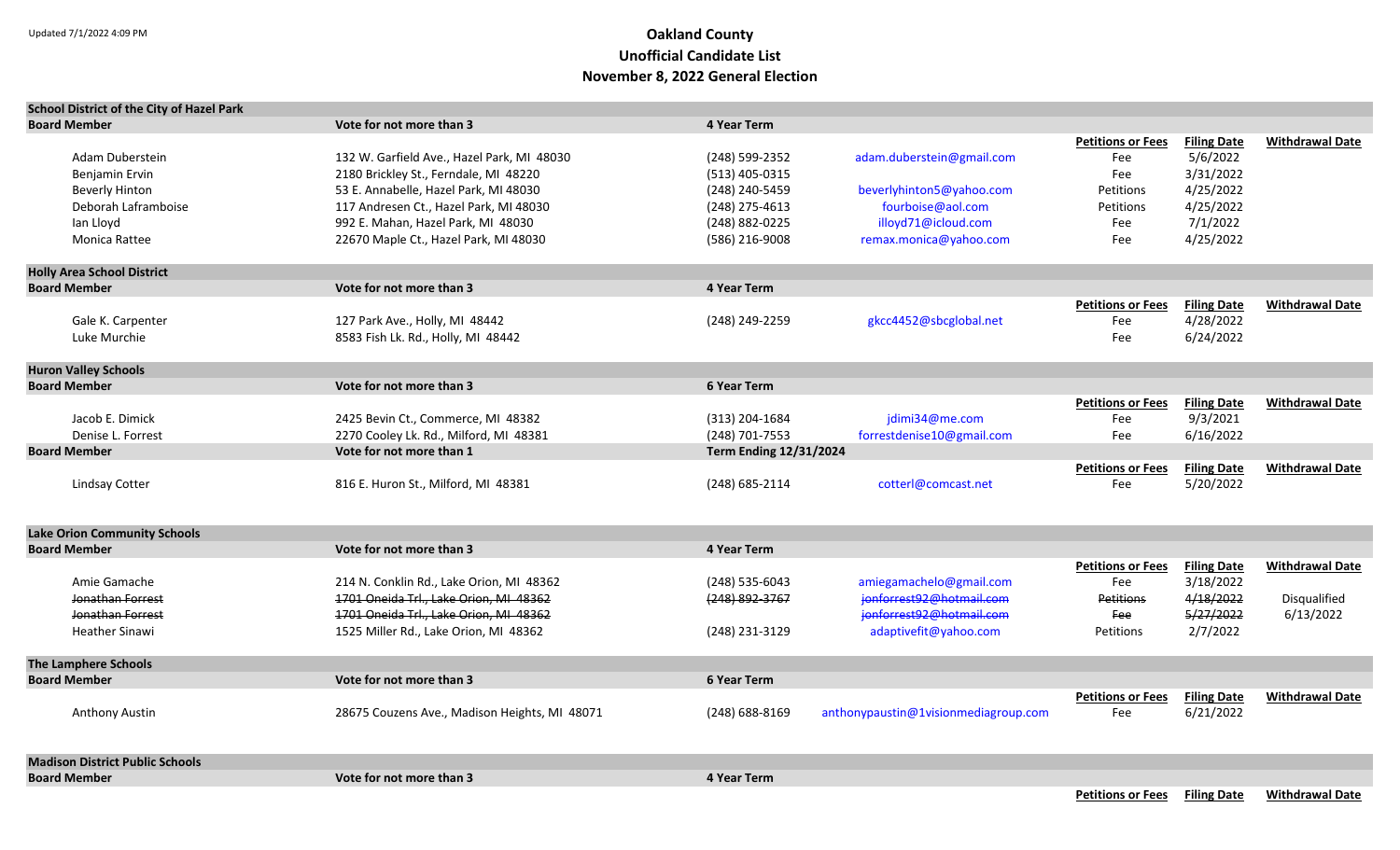| <b>Northville Public Schools</b>               |                                        |                    |                                         |                                 |                                 |                        |
|------------------------------------------------|----------------------------------------|--------------------|-----------------------------------------|---------------------------------|---------------------------------|------------------------|
| <b>Board Member</b>                            | Vote for not more than 3               | <b>4 Year Term</b> |                                         |                                 |                                 |                        |
|                                                |                                        |                    |                                         | <b>Petitions or Fees</b>        | <b>Filing Date</b>              | <b>Withdrawal Date</b> |
|                                                |                                        |                    |                                         |                                 |                                 |                        |
|                                                |                                        |                    |                                         |                                 |                                 |                        |
|                                                |                                        |                    |                                         |                                 |                                 |                        |
| <b>Novi Community School District</b>          |                                        |                    |                                         |                                 |                                 |                        |
| <b>Board Member</b>                            | Vote for not more than 2               | <b>6 Year Term</b> |                                         |                                 |                                 |                        |
| Chris Hollman                                  | 25834 Peninsula Dr., Novi, MI 48374    | (248) 348-0784     | hollman4novi@fastmail.com               | <b>Petitions or Fees</b><br>Fee | <b>Filing Date</b><br>5/13/2022 | <b>Withdrawal Date</b> |
| Jason W. Michener                              | 49568 Harrier Place, Novi, MI 48374    | (313) 805-2845     |                                         |                                 | 3/11/2022                       |                        |
|                                                |                                        |                    |                                         | Petitions                       |                                 |                        |
|                                                |                                        |                    |                                         |                                 |                                 |                        |
| <b>School District of the City of Oak Park</b> |                                        |                    |                                         |                                 |                                 |                        |
| <b>Board Member</b>                            | Vote for not more than 2               | <b>6 Year Term</b> |                                         |                                 |                                 |                        |
|                                                |                                        |                    |                                         | <b>Petitions or Fees</b>        | <b>Filing Date</b>              | <b>Withdrawal Date</b> |
| Claudette Lunkins                              | 13971 Kenwood St., Oak Park, MI 48237  | (248) 943-6661     | claudette.lunkin@opsk12.org             | Fee                             | 5/13/2022                       |                        |
| Paige Mattison                                 | 22030 Cloverlawn, Oak Park, MI 48237   | (313) 681-3085     | mattison_paige@yahoo.com                | Fee                             | 5/19/2022                       |                        |
|                                                |                                        |                    |                                         |                                 |                                 |                        |
|                                                |                                        |                    |                                         |                                 |                                 |                        |
| <b>Oxford Community Schools</b>                |                                        |                    |                                         |                                 |                                 |                        |
| <b>Board Member</b>                            | Vote for not more than 4               | <b>4 Year Term</b> |                                         |                                 |                                 |                        |
|                                                |                                        |                    |                                         | <b>Petitions or Fees</b>        | <b>Filing Date</b>              | <b>Withdrawal Date</b> |
| Marci Andriekus                                | 601 S. Hurd Rd., Oxford, MI 48371      | (248) 212-2882     | marci@andriekus.com                     | Fee                             | 4/18/2022                       |                        |
| Amanda McDonough                               | 206 Oxford Lake Dr., Oxford, MI 48371  | (248) 390-8956     | amcdonough19@gmail.com                  | Petitions                       | 4/26/2022                       |                        |
| James Sommers                                  | 2449 Somerville Dr., Oxford, MI 48371  | (248) 238-8741     |                                         | Fee                             | 4/21/2022                       |                        |
| George Stoffan                                 | 38 Pontiac St., Oxford, MI 48371       | (248) 693-2118     | stoffman@oakland.edu                    | Petitions                       | 6/8/2022                        |                        |
|                                                |                                        |                    |                                         |                                 |                                 |                        |
| <b>School District of the City of Pontiac</b>  |                                        |                    |                                         |                                 |                                 |                        |
| <b>Board Member</b>                            | Vote for not more than 2               | <b>6 Year Term</b> |                                         |                                 |                                 |                        |
|                                                |                                        |                    |                                         | <b>Petitions or Fees</b>        | <b>Filing Date</b>              | <b>Withdrawal Date</b> |
| Kenyada Bowman                                 | 268 W. Pike St., Pontiac, MI 48341     | (248) 842-4234     | kenyadabowman@gmail.com                 | Petitions                       | 6/15/2022                       |                        |
| ShaQuana Davis Smith                           | 769 Oinego Dr., Pontiac, MI 48341      | $(248)$ 818-5095   | shaquana.davis-smith@pontiacschools.org | <b>Petitions</b>                | 4/25/2022                       | Disqualified           |
| ShaQuana Davis-Smith                           | 769 Owego Dr., Pontiac, MI 48341       | (248) 818-5095     | shaquana.davis-smith@pontiacschools.org | Fee                             | 4/28/2022                       |                        |
|                                                |                                        |                    |                                         |                                 |                                 |                        |
| <b>Board Member</b>                            | Vote for not more than 2               | <b>4 Year Term</b> |                                         |                                 |                                 |                        |
|                                                |                                        |                    |                                         | <b>Petitions or Fees</b>        | <b>Filing Date</b>              | <b>Withdrawal Date</b> |
| Anisha D. Hannah                               | 530 Moonlight Dr., Pontiac, MI 48340   | (248) 961-5645     | akanish92@yahoo.com                     | Petitions                       | 6/2/2022                        |                        |
| <b>Marcus Terry</b>                            | 730 W. Margaret Ln., Pontiac, MI 48341 | (248) 346-5296     | mdterry211@gmail.com                    | Petitions                       | 11/8/2021                       |                        |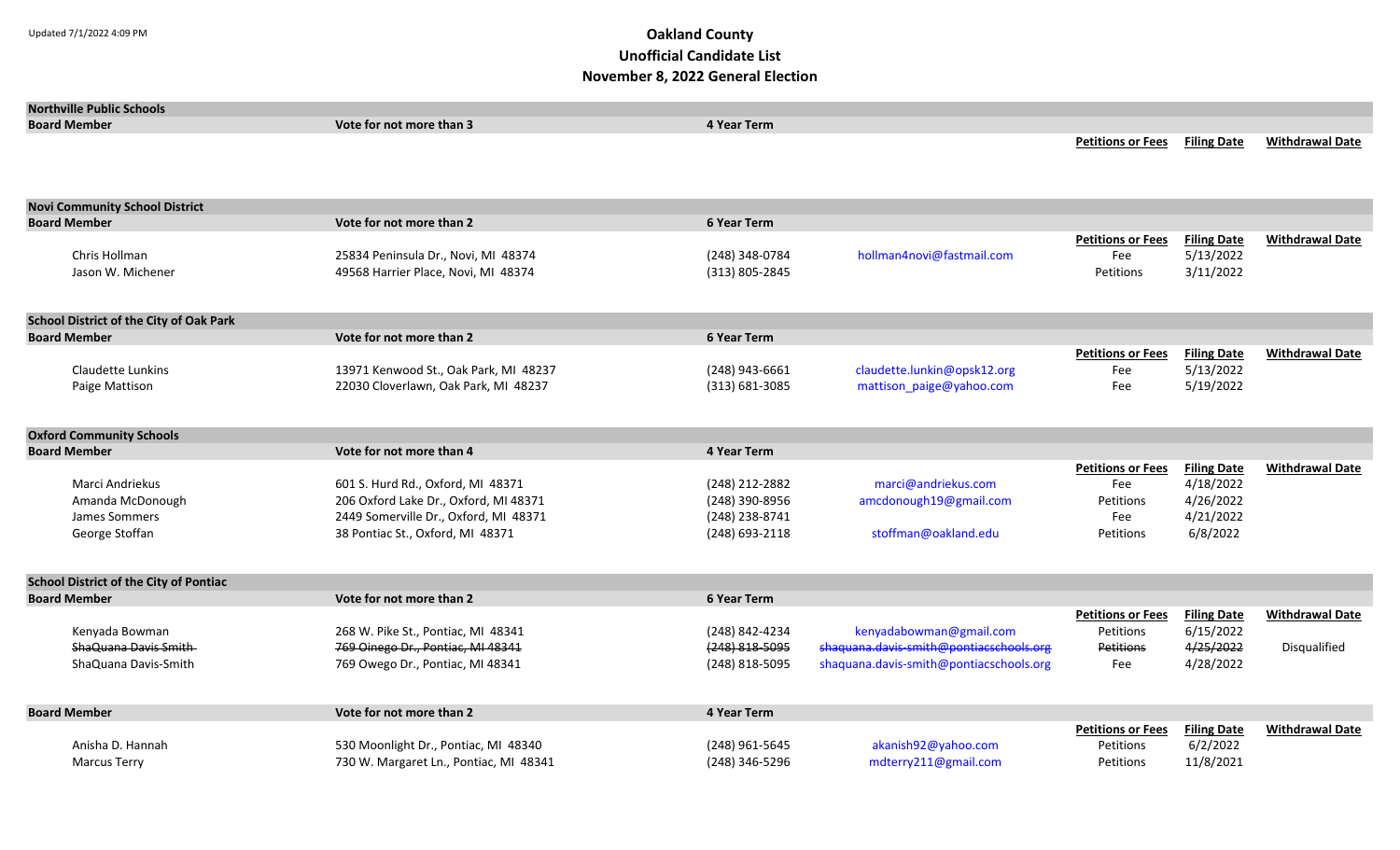| NOVENIDEI O, ZUZZ OENETAI LIECUON          |                                                    |                               |                               |                          |                    |                        |  |
|--------------------------------------------|----------------------------------------------------|-------------------------------|-------------------------------|--------------------------|--------------------|------------------------|--|
| <b>Board Member</b>                        | Vote for not more than 1                           | <b>Term Ending 12/31/2024</b> |                               |                          |                    |                        |  |
|                                            |                                                    |                               |                               | <b>Petitions or Fees</b> | <b>Filing Date</b> | <b>Withdrawal Date</b> |  |
|                                            |                                                    |                               |                               |                          |                    |                        |  |
|                                            |                                                    |                               |                               |                          |                    |                        |  |
|                                            |                                                    |                               |                               |                          |                    |                        |  |
|                                            |                                                    |                               |                               |                          |                    |                        |  |
| <b>Rochester Community School District</b> |                                                    |                               |                               |                          |                    |                        |  |
| <b>Board Member</b>                        | Vote for not more than 2                           | <b>6 Year Term</b>            |                               |                          |                    |                        |  |
|                                            |                                                    |                               |                               | <b>Petitions or Fees</b> | <b>Filing Date</b> | <b>Withdrawal Date</b> |  |
| Jessica Gupta                              | 632 Seventh St., Rochester, MI 48307               | (248) 766-0818                | jessforrcs@gmail.com          | Petitions                | 6/14/2022          |                        |  |
| Carol Beth Litkouhi                        | 511 Olde Towne Rd., Box 80782, Rochester, MI 48308 | (248) 701-0312                | carolbethforourkids@gmail.com | Petitions                | 6/16/2022          |                        |  |
| Douglas Nichol                             | 324 Willow Grove Ln., Rochester Hills, MI 48307    | (248) 872-7664                | drnichol.rcsboe@gmail.com     | Fee                      | 4/22/2022          |                        |  |
| John Tenny                                 | 2724 Emmons Ave., Rochester Hills, MI 48307        | (248) 670-4131                | mrjrtenny@gmail.com           | Fee                      | 6/10/2022          |                        |  |
| <b>Board Member</b>                        | Vote for not more than 1                           | Term Ending 12/31/2024        |                               |                          |                    |                        |  |
|                                            |                                                    |                               |                               | <b>Petitions or Fees</b> | <b>Filing Date</b> | <b>Withdrawal Date</b> |  |
|                                            |                                                    |                               |                               |                          |                    |                        |  |
|                                            |                                                    |                               |                               |                          |                    |                        |  |
|                                            |                                                    |                               |                               |                          |                    |                        |  |
|                                            |                                                    |                               |                               |                          |                    |                        |  |
| <b>Romeo Community Schools</b>             |                                                    |                               |                               |                          |                    |                        |  |
| <b>Board Member</b>                        | Vote for not more than 2                           | <b>6 Year Term</b>            |                               |                          |                    |                        |  |
|                                            |                                                    |                               |                               | <b>Petitions or Fees</b> | <b>Filing Date</b> | <b>Withdrawal Date</b> |  |
|                                            |                                                    |                               |                               |                          |                    |                        |  |
|                                            |                                                    |                               |                               |                          |                    |                        |  |
|                                            |                                                    |                               |                               |                          |                    |                        |  |
|                                            |                                                    |                               |                               |                          |                    |                        |  |
| <b>Royal Oak Schools</b>                   |                                                    |                               |                               |                          |                    |                        |  |
| <b>Board Member</b>                        | Vote for not more than 3                           | 4 Year Term                   |                               |                          |                    |                        |  |
|                                            |                                                    |                               |                               | <b>Petitions or Fees</b> | <b>Filing Date</b> | <b>Withdrawal Date</b> |  |
| Michelle Cook                              | 824 Woodcrest Dr., Royal Oak, MI 48067             | (248) 345-9225                |                               | Petitions                | 5/27/2022          |                        |  |
| Charlie Gandy-Thompson                     | 3821 Kent Rd., Royal Oak, MI 48073                 | (248) 549-4447                | cgdt04@icloud.com             | Fee                      | 5/5/2022           |                        |  |
|                                            |                                                    |                               |                               |                          |                    |                        |  |
|                                            |                                                    |                               |                               |                          |                    |                        |  |
|                                            |                                                    |                               |                               |                          |                    |                        |  |
| <b>South Lyon Community Schools</b>        |                                                    |                               |                               |                          |                    |                        |  |
| <b>Board Member</b>                        | Vote for not more than 2                           | 6 Year Term                   |                               |                          |                    |                        |  |
|                                            |                                                    |                               |                               | <b>Petitions or Fees</b> | <b>Filing Date</b> | <b>Withdrawal Date</b> |  |
| Stephanie Junkulis-Pierce                  | 57740 Stoneleigh Dr., South Lyon, MI 48178         | (248) 346-0704                | sjunkulis@gmail.com           | Fee                      | 6/27/2022          |                        |  |
|                                            |                                                    |                               |                               |                          |                    |                        |  |
|                                            |                                                    |                               |                               |                          |                    |                        |  |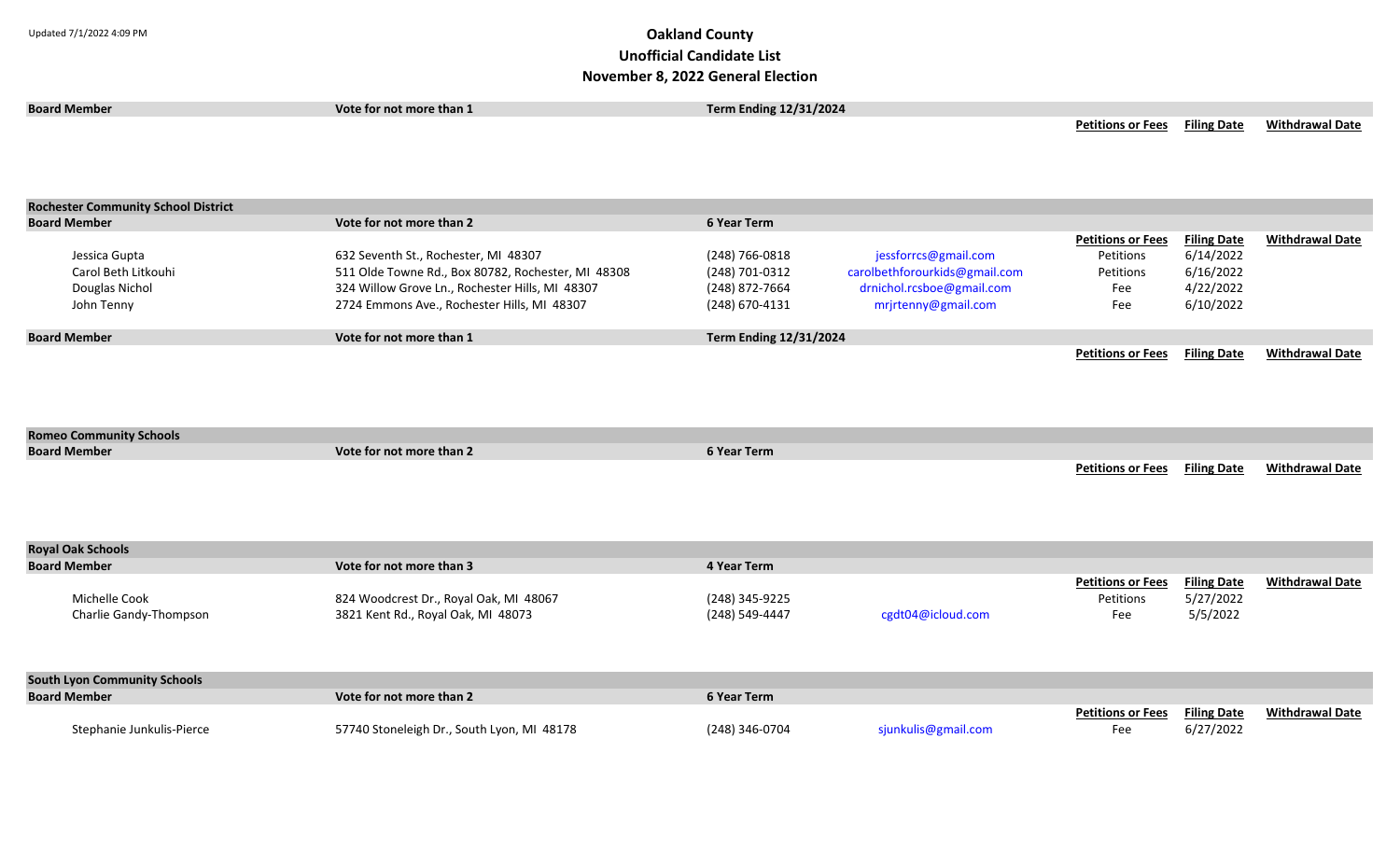| <b>Board Member</b>                     | Vote for not more than 1                     | <b>Term Ending 12/31/2024</b> |                         |                          |                    |                        |
|-----------------------------------------|----------------------------------------------|-------------------------------|-------------------------|--------------------------|--------------------|------------------------|
|                                         |                                              |                               |                         | <b>Petitions or Fees</b> | <b>Filing Date</b> | <b>Withdrawal Date</b> |
|                                         |                                              |                               |                         |                          |                    |                        |
|                                         |                                              |                               |                         |                          |                    |                        |
|                                         |                                              |                               |                         |                          |                    |                        |
| <b>Southfield Public Schools</b>        |                                              |                               |                         |                          |                    |                        |
| <b>Board Member</b>                     | Vote for not more than 3                     | 6 Year Term                   |                         |                          |                    |                        |
|                                         |                                              |                               |                         | <b>Petitions or Fees</b> | <b>Filing Date</b> | <b>Withdrawal Date</b> |
| Yvette Ware-Devaull                     | 28567 Castlegate Dr., Southfield, MI 48034   | (248) 346-0959                | y.ware-devaull@att.net  | Fee                      | 4/25/2022          |                        |
|                                         |                                              |                               |                         |                          |                    |                        |
|                                         |                                              |                               |                         |                          |                    |                        |
| <b>Troy School District</b>             |                                              |                               |                         |                          |                    |                        |
| <b>Board Member</b>                     | Vote for not more than 2                     | 6 Year Term                   |                         |                          |                    |                        |
|                                         |                                              |                               |                         | <b>Petitions or Fees</b> | <b>Filing Date</b> | <b>Withdrawal Date</b> |
|                                         |                                              |                               |                         |                          |                    |                        |
|                                         |                                              |                               |                         |                          |                    |                        |
|                                         |                                              |                               |                         |                          |                    |                        |
| <b>Walled Lake Consolidated Schools</b> |                                              |                               |                         |                          |                    |                        |
| <b>Board Member</b>                     | Vote for not more than 3                     | <b>6 Year Term</b>            |                         |                          |                    |                        |
|                                         |                                              |                               |                         | <b>Petitions or Fees</b> | <b>Filing Date</b> | <b>Withdrawal Date</b> |
| Nicolas Faust                           | 5849 Garthby St., Commerce, MI 48382         | (517) 375-3432                | nicolasrfaust@gmail.com | Fee                      | 5/18/2022          |                        |
| Julie Fernandez                         | 512 Jamestown Dr., White Lake, MI 48386      | (248) 425-6733                | juliefer@att.net        | Fee                      | 4/29/2022          |                        |
| Nancy van Leuwen                        | 2450 Burleigh St., West Bloomfield, MI 48324 | (248) 363-5403                | nvaleuwen@gmail.com     | Fee                      | 6/22/2022          |                        |
|                                         |                                              |                               |                         |                          |                    |                        |
| <b>Warren Consolidated Schools</b>      |                                              |                               |                         |                          |                    |                        |
| <b>Board Member</b>                     | Vote for not more than 3                     | <b>6 Year Term</b>            |                         |                          |                    |                        |
|                                         |                                              |                               |                         | <b>Petitions or Fees</b> | <b>Filing Date</b> | <b>Withdrawal Date</b> |

| <b>Waterford School District</b> |                                        |                |                             |                          |                    |                        |
|----------------------------------|----------------------------------------|----------------|-----------------------------|--------------------------|--------------------|------------------------|
| <b>Board Member</b>              | Vote for not more than 3               | 6 Year Term    |                             |                          |                    |                        |
|                                  |                                        |                |                             | <b>Petitions or Fees</b> | <b>Filing Date</b> | <b>Withdrawal Date</b> |
| Jim Carey                        | 171 S. Ascot Rd., Waterford, MI 48328  | (248) 736-7092 | jamescarey8990@gmail.com    | Fee                      | 4/15/2022          |                        |
| Pat Donohue                      | 2776 Gatewood Dr., Waterford, MI 48329 | (248) 417-1266 |                             | Fee                      | 2/22/2022          |                        |
| <b>Tyler Soncrainte</b>          | 6788 Essex Ct., Waterford, MI 48327    | (248) 884-3201 | tylersoncrainte63@gmail.com | Fee                      | 2/15/2022          |                        |